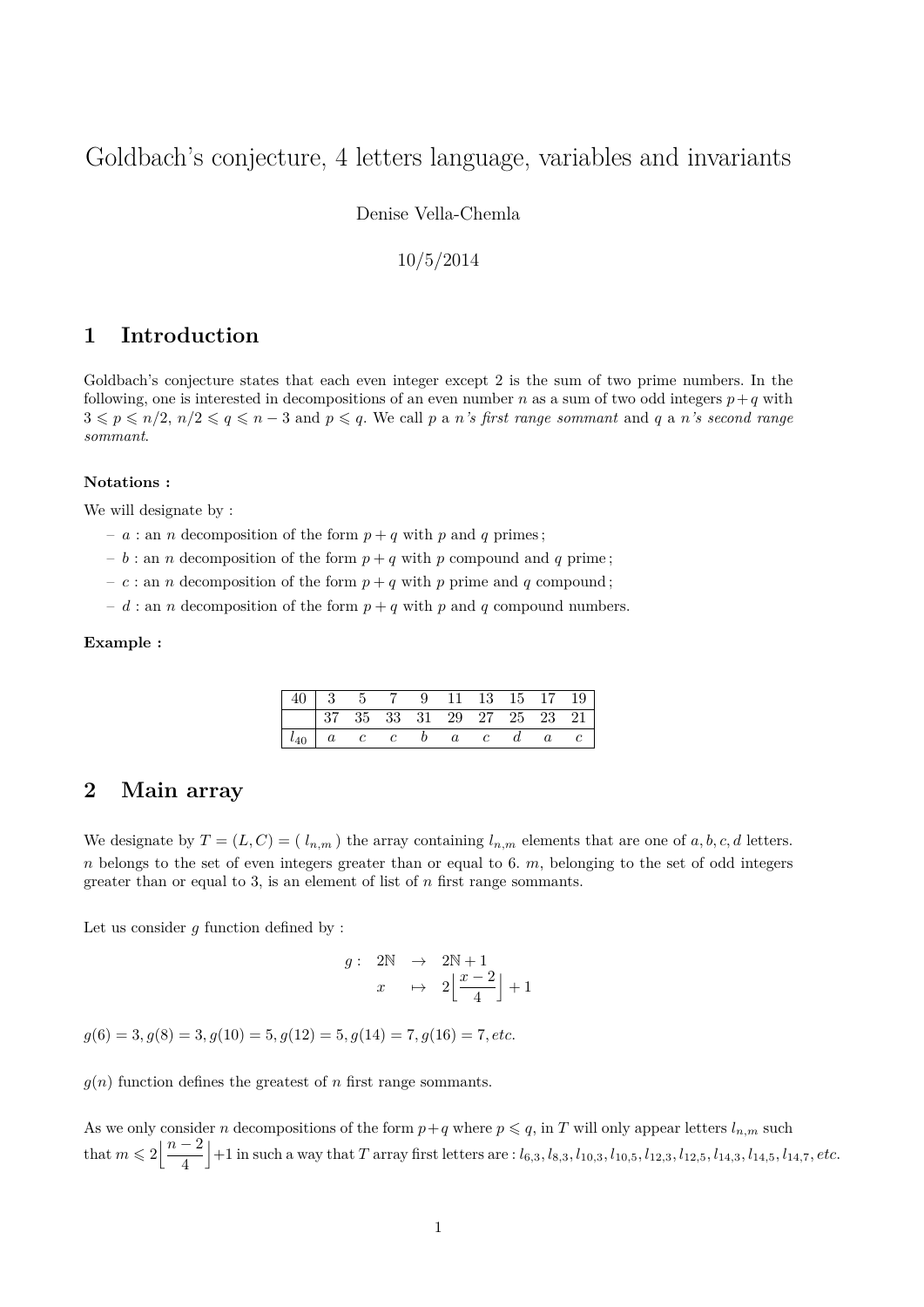Here are first lines of array *T*.

| $\overline{C}$ | 3                     | 5                | 7                | 9                | 11               | 13               | 15               | 17               |  |
|----------------|-----------------------|------------------|------------------|------------------|------------------|------------------|------------------|------------------|--|
| L              |                       |                  |                  |                  |                  |                  |                  |                  |  |
| $\overline{6}$ | $\boldsymbol{a}$      |                  |                  |                  |                  |                  |                  |                  |  |
| 8              | $\boldsymbol{a}$      |                  |                  |                  |                  |                  |                  |                  |  |
| 10             | $\boldsymbol{a}$      | $\boldsymbol{a}$ |                  |                  |                  |                  |                  |                  |  |
| 12             | $\mathcal{C}_{0}^{2}$ | $\boldsymbol{a}$ |                  |                  |                  |                  |                  |                  |  |
| 14             | $\boldsymbol{a}$      | $\boldsymbol{c}$ | $\boldsymbol{a}$ |                  |                  |                  |                  |                  |  |
| 16             | $\boldsymbol{a}$      | $\it a$          | $\boldsymbol{c}$ |                  |                  |                  |                  |                  |  |
| 18             | $\mathcal{C}_{0}^{2}$ | $\boldsymbol{a}$ | $\boldsymbol{a}$ | $\boldsymbol{d}$ |                  |                  |                  |                  |  |
| 20             | $\it a$               | $\boldsymbol{c}$ | $\boldsymbol{a}$ | $\boldsymbol{b}$ |                  |                  |                  |                  |  |
| 22             | $\boldsymbol{a}$      | $\it a$          | $\boldsymbol{c}$ | $\boldsymbol{b}$ | $\boldsymbol{a}$ |                  |                  |                  |  |
| 24             | $\boldsymbol{c}$      | $\it a$          | $\boldsymbol{a}$ | $\boldsymbol{d}$ | $\it a$          |                  |                  |                  |  |
| 26             | $\boldsymbol{a}$      | $\boldsymbol{c}$ | $\boldsymbol{a}$ | $\boldsymbol{b}$ | $\boldsymbol{c}$ | $\boldsymbol{a}$ |                  |                  |  |
| 28             | $\boldsymbol{c}$      | $\boldsymbol{a}$ | $\boldsymbol{c}$ | $\boldsymbol{b}$ | $\boldsymbol{a}$ | $\boldsymbol{c}$ |                  |                  |  |
| 30             | $\boldsymbol{c}$      | $\boldsymbol{c}$ | $\boldsymbol{a}$ | $\boldsymbol{d}$ | $\boldsymbol{a}$ | $\it a$          | $_{d}$           |                  |  |
| 32             | $\boldsymbol{a}$      | $\boldsymbol{c}$ | $\boldsymbol{c}$ | $\boldsymbol{b}$ | $\boldsymbol{c}$ | $\it a$          | $\boldsymbol{b}$ |                  |  |
| 34             | $\boldsymbol{a}$      | $\it a$          | $\boldsymbol{c}$ | $\boldsymbol{d}$ | $\it a$          | $\boldsymbol{c}$ | $\boldsymbol{b}$ | $\it a$          |  |
| 36             | $\overline{c}$        | $\boldsymbol{a}$ | $\boldsymbol{a}$ | $_{d}$           | $\boldsymbol{c}$ | $\boldsymbol{a}$ | $\boldsymbol{d}$ | $\boldsymbol{a}$ |  |
|                |                       |                  |                  |                  |                  |                  |                  |                  |  |

FIGURE 1 : words of even numbers between 6 and 36

#### **Remarks :**

1) words on array's diagonals called *diagonal words* have their letters either in  $A_{ab} = \{a, b\}$  alphabet or in  $A_{cd} = \{c, d\}$  alphabet.

2) a diagonal word codes decompositions that have the same second range sommant. For instance, on Figure 4, letters *aaabaa* of the diagonal that begins at letter  $l_{26,3} = a$  code decompositions  $3 + 23$ ,  $5 + 23$ ,  $7 + 23$ ,  $9 + 23$ ,  $11 + 23$  and  $13 + 23$ .

3) let us designate by  $l_n$  the line whose elements are  $l_{n,m}$ . Line  $l_n$  contains  $\left\lfloor \frac{n-2}{4} \right\rfloor$ | elements.

4) *n* being fixed, let us call  $C_{n,3}$  the column formed by  $l_{k,3}$  for  $6 \leq k \leq n$ .

In this column  $C_{n,3}$ , let us distinguish two parts, the "top part" and the "bottom part" of the column.

Let us call  $H_{n,3}$  column's "top part", i.e. set of  $l_{k,3}$  where  $6 \leq k \leq \left\lfloor \frac{n+4}{2} \right\rfloor$ 2 k .

Let us call  $B_{n,3}$  column's "bottom part", i.e. set of  $l_{k,3}$  where  $\left\lfloor \frac{n+4}{2} \right\rfloor$  $\vert < k \leqslant n$ .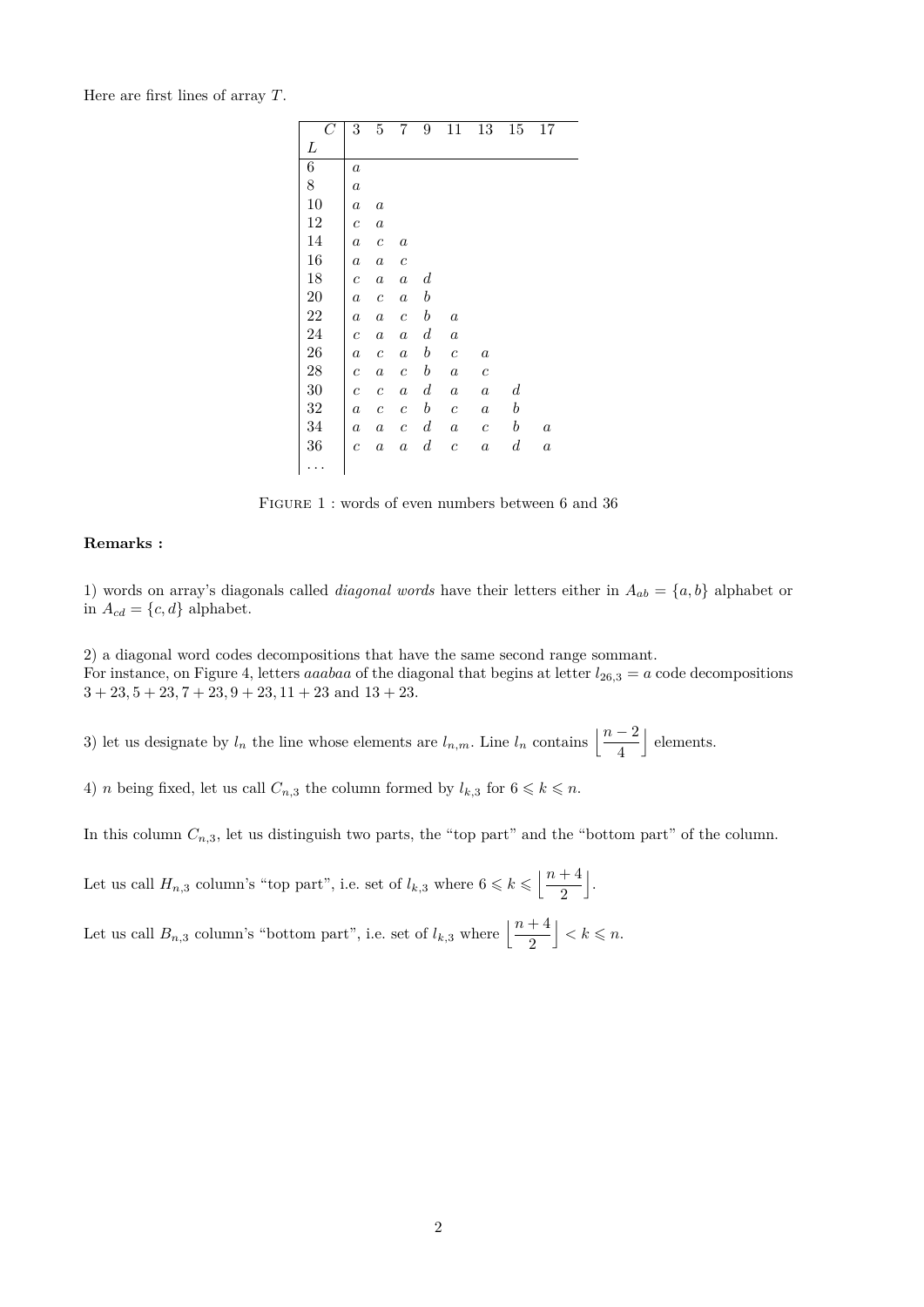6 : 8 : 10 : 12 : 14 : 16 : 18 : 20 : 22 : 24 : 26 : 28 : 30 : 32 : 34 : *a a a a c a a c a a a c c a a d a c a b a a c b a c a a d a a c a b c a c a c b a c c c a d a a d a c c b c a b a a c d a c b a Z<sup>a</sup>* = 5 *Z<sup>c</sup>* = 2 *Y<sup>a</sup>* = 5 *Y<sup>c</sup>* = 3 ← *X<sup>a</sup>* = 4*, X<sup>b</sup>* = 1*, X<sup>c</sup>* = 2*, X<sup>d</sup>* = 1 *H*34*,*<sup>3</sup> *B*34*,*<sup>3</sup> Figure 2 : *n* = 34

To better understand countings in next section, we will use projection *P* of line *n* on bottom part of first column *Bn,*<sup>3</sup> that "associates" letters at both extremities of a diagonal. If we consider application *proj* such that  $proj(a) = proj(b) = a$  and  $proj(c) = proj(d) = c$  then, since 3 is prime,  $proj(l_{n,2k+1}) = l_{n-2k+2,3}$ .

We can also understand the effect of this projection (that preserves second range sommant) by analyzing decompositions :

- if  $p + q$  is coded by an *a* or a *b* letter, it corresponds to two possible cases in which *q* is prime, and so  $3 + q$  decomposition, containing two prime numbers, will be coded by an *a* letter;
- if  $p + q$  is coded by a *c* or a *d* letter, it corresponds to two possible cases in which *q* is compound, and so  $3 + q$  decomposition, of the form  $prime + compound$  will be coded by a *c* letter.

We will also use in next section a projection that transforms first range sommant in a second range sommant that is combined with 3 as a first range sommant ; let us analyze the effect that such a projection will have on decompositions :

- if *p* + *q* is coded by an *a* or a *c* letter, it corresponds to two possible cases in which *p* is prime, and so  $3 + p$  decomposition, containing two prime numbers, will be coded by an *a* letter;
- if  $p + q$  is coded by a *b* or a *d* letter, it corresponds to two possible cases in which *p* is compound, and so  $3 + p$  decomposition, of the form  $prime + compound$  will be coded by a *c* letter.

## **3 Computations**

1) We note in line *n* by :

- $-X_a(n)$  the number of *n* decompositions of the form  $\text{prime} + \text{prime}$ ;
- $-X_b(n)$  the number of *n* decompositions of the form *compound* + *prime*;
- $-X_c(n)$  the number of *n* decompositions of the form  $prime + compound$ ;
- $-X_d(n)$  the number of *n* decompositions of the form *compound* + *compound*.

 $X_a(n) + X_b(n) + X_c(n) + X_d(n) = \left\lfloor \frac{n-2}{4} \right\rfloor$ is the number of elements of line  $n$ .

*Example*  $n = 34$ :  $X_a(34) = \#\{3 + 31, 5 + 29, 11 + 23, 17 + 17\} = 4$  $X_b(34) = \#\{15 + 19\} = 1.$  $X_c(34) = \#\{7 + 27, 13 + 21\} = 2$  $X_d(34) = \#\{9+25\} = 1$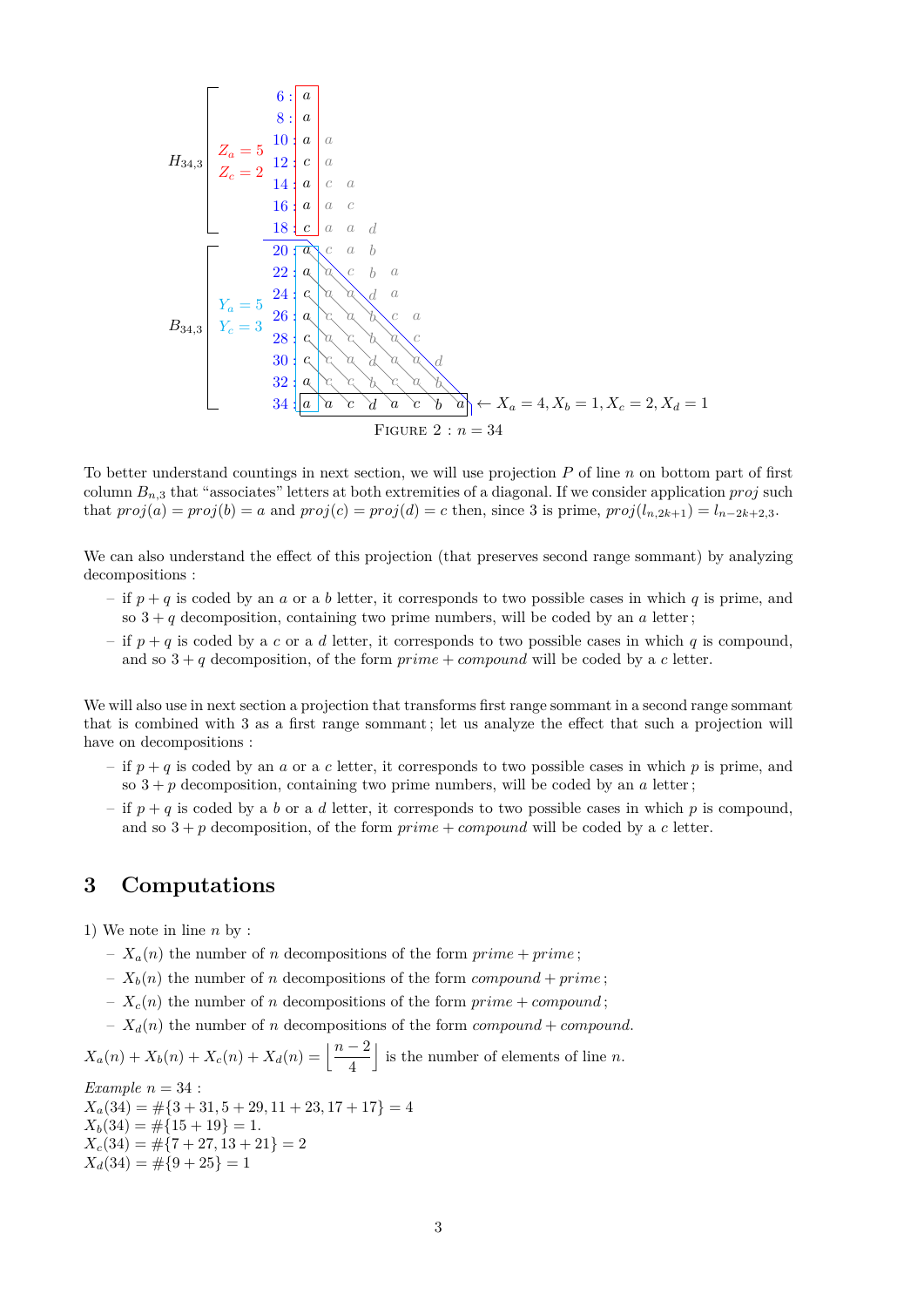2) Let  $Y_a(n)$  (resp.  $Y_c(n)$ ) being the number of *a* letters (resp. *c*) that appear in  $B_{n,3}$ . We recall that there are only *a* and *c* letters in first column because it contains letters associated with decompositions of the form  $3 + x$  and because 3 is prime.

$$
Example:
$$

– *Ya*(34) = #{3 + 17*,* 3 + 19*,* 3 + 23*,* 3 + 29*,* 3 + 31} = 5 – *Yc*(34) = #{3 + 21*,* 3 + 25*,* 3 + 27} = 3

3) Because of *P* projection that is a bijection, and because of  $a, b, c, d$  letters definitions,  $Y_a(n) = X_a(n) +$  $X_b(n)$  and  $Y_c(n) = X_c(n) + X_d(n)$ . Thus, trivially,  $Y_a(n) + Y_c(n) = X_a(n) + X_b(n) + X_c(n) + X_d(n) =$ j*n* − 2 4  $\vert$ .

*Example :*

 $Y_a(34) = #{3 + 17, 3 + 19, 3 + 23, 3 + 29, 3 + 31}$  $X_a(34) = #{3+31, 5+29, 11+23, 17+17}$  $X_b(34) = #{15+19}$  $Y_c(34) = #{3 + 21, 3 + 25, 3 + 27}$  $X_c(34) = \#\{7+27, 13+21\}$  $X_d(34) = #{9+25}$ 

4) Let  $Z_a(n)$  (resp.  $Z_c(n)$ ) being the number of *a* letters (resp. *c*) that appear in  $H_{n,3}$ . *Example* :

– *Za*(34) = #{3 + 3*,* 3 + 5*,* 3 + 7*,* 3 + 11*,* 3 + 13} = 5  $-Z_c(34) = \#\{3+9,3+15\} = 2$ 

 $Z_a(n) + Z_c(n) = \left[\frac{n-4}{4}\right]$ k .

### **Reminding identified properties**

$$
Y_a(n) = X_a(n) + X_b(n) \tag{1}
$$

$$
Y_c(n) = X_c(n) + X_d(n) \tag{2}
$$

$$
Y_a(n) + Y_c(n) = X_a(n) + X_b(n) + X_c(n) + X_d(n) = \left\lfloor \frac{n-2}{4} \right\rfloor
$$
\n(3)

$$
Z_a(n) + Z_c(n) = \left\lfloor \frac{n-4}{4} \right\rfloor \tag{4}
$$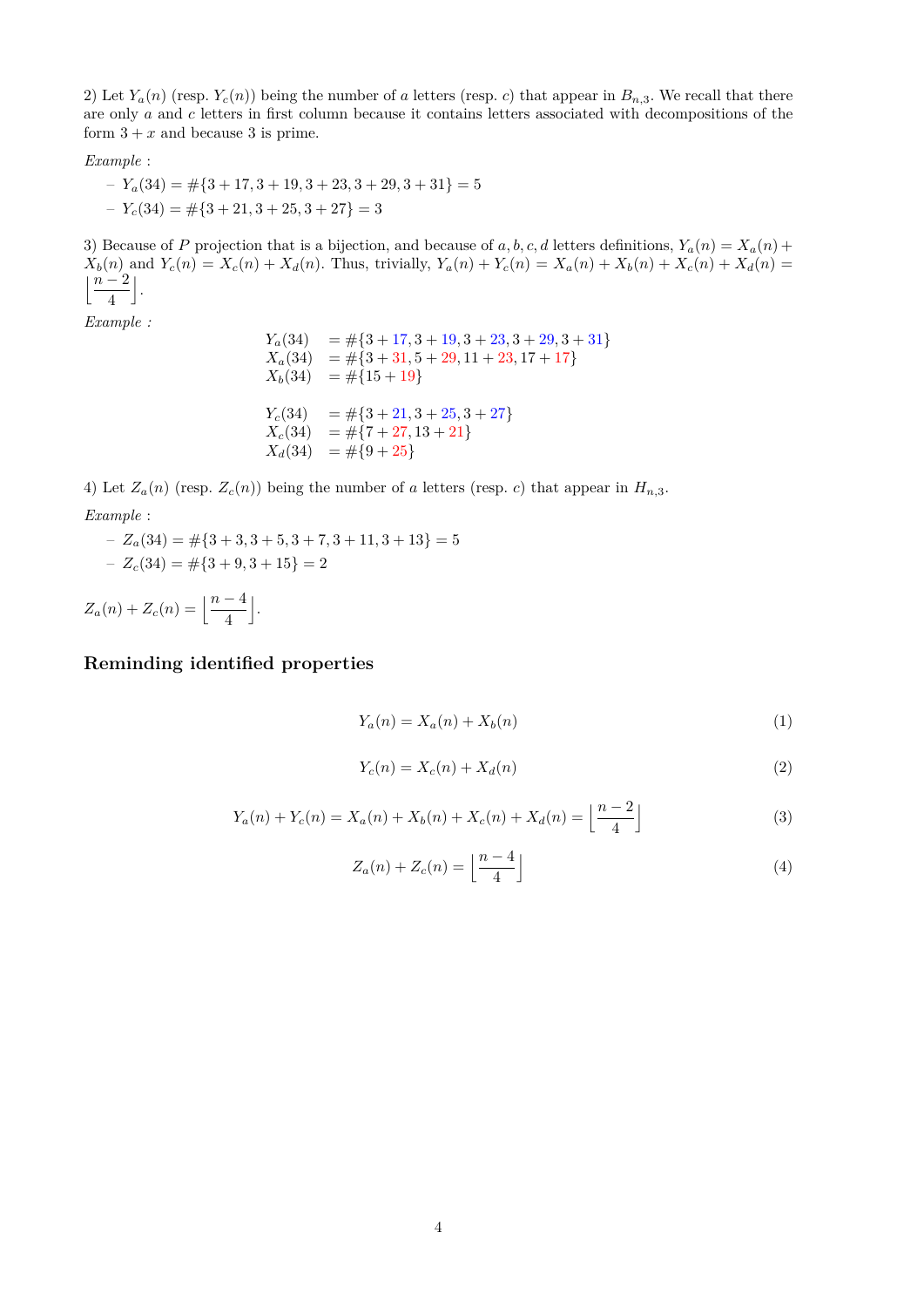Let us add four new properties to those ones :

$$
X_a(n) + X_c(n) = Z_a(n) + \delta_{2p}(n)
$$
\n(5)

with  $\delta_{2p}(n)$  equal to 1 when *n* is the double of a prime number and equal to 0 otherwise.

$$
X_b(n) + X_d(n) = Z_c(n) + \delta_{c-imp}(n)
$$
\n(6)

with  $\delta_{2c-imp}(n)$  equal to 1 when *n* is the double of a compound odd number and equal to 0 otherwise (when there exists k such that  $n = 4k$  (doubles of even numbers) or when n is the double of a prime number).

$$
Z_c(n) - Y_a(n) = Y_c(n) - Z_a(n) - \delta_{4k+2}(n)
$$
\n(7)

with  $\delta_{4k+2}(n)$  equal to 1 when *n* is the double of an odd number and 0 otherwise.

$$
Z_c(n) - Y_a(n) = X_d(n) - X_a(n) - \delta_{2c-imp}(n)
$$
\n(8)

### **4 Variables evolution**

In this section, let us study how different variables change.

 $Z_a(n) + Z_c(n) = \left[\frac{n-4}{4}\right]$ is an increasing function of  $n$ , it is increased by 1 at each  $n$  that is an even double.  $Z_a(n+2) = Z_a(n)$  and  $Z_c(n+2) = Z_c(n)$  are constant when *n* is an even double.

 $Z_a(n) = Z_a(n-2) + 1$  when  $\frac{n-2}{2}$  is prime (*ex* : *n* = 24 or *n* = 28, look to values array page 13 : we will express this abusively by *"Z<sub>a</sub> is increasing"*) and  $Z_c(n) = Z_c(n-2) + 1$  when  $\frac{n-2}{2}$  is an odd compound number ( $ex : n = 42$  or 50, abusively, " $Z_c$  *is increasing*").

*Y*<sub>a</sub>(*n*) + *Y*<sub>*c*</sub>(*n*) = *X*<sub>a</sub>(*n*) + *X*<sub>*b*</sub>(*n*) + *X*<sub>*d*</sub>(*n*) =  $\left\lfloor \frac{n-2}{4} \right\rfloor$ is an increasing function of  $n$ , it is increased by 1 at each *n* that is an odd double.

Let us see now in details how  $Y_a(n)$  and  $Y_c(n)$  evoluate.

In case if *n* is an odd double, a number more is put in  $H_{n,3}$ ; if this number  $n-3$  is prime (resp. compound),  $Y_a(n) = Y_a(n-2) + 1$  (abusively " $Y_a$  is increasing", ex: n = 34) (resp.  $Y_c(n) = Y_c(n-2) + 1$ , abusively  $\mathscr{C}_c$  *is increasing*", *ex* : *n* = 38).

In case if *n* is an even double, 4 cases are to be studied. Let us study the way decompositions set  $H_{n,3}$ evoluates.

- $-$  if *n* − 3 and  $\frac{n-2}{2}$  are both primes, there is a decomposition that is taken out in the bottom and another decomposition that is put in in the top of  $H_{n,3}$  and those two decompositions have two letters of the same type, so  $Y_a(n) = Y_a(n-2)$  and  $Y_c(n) = Y_c(n-2)$  (abusively " $Y_a$  and  $Y_c$  constants" (ex:  $n = 40$ ;
- *n* − 3 is prime and  $\frac{n-2}{2}$  is compound then  $Y_a(n) = Y_a(n-2) + 1$  and  $Y_c(n) = Y_c(n-2) 1$ (abusively,  $Y_a$  *is increasing and*  $Y_c$  *is decreasing*" ( $ex : n = 32$ );
- *n* − 3 is compound and  $\frac{n-2}{2}$  is prime then  $Y_c(n) = Y_c(n-2) + 1$  and  $Y_a(n) = Y_a(n-2) 1$ (abusively,  $Y_a$  *is decreasing and*  $Y_c$  *is increasing*") (*ex* :  $n = 48$ );
- $-$  if *n* − 3 and  $\frac{n-2}{2}$  are both compound, there is a decomposition that is taken out in the bottom and another decomposition that is put in in the top of  $H_{n,3}$  and those two decompositions have two letters of the same type, so  $Y_a(n) = Y_a(n-2)$  and  $Y_c(n) = Y_c(n-2)$  (abusively,  $Y_a$  *and*  $Y_c$  $constants'' (ex: n = 52).$

In annex 1 is provided an array containing different variables values for *n* between 14 and 100.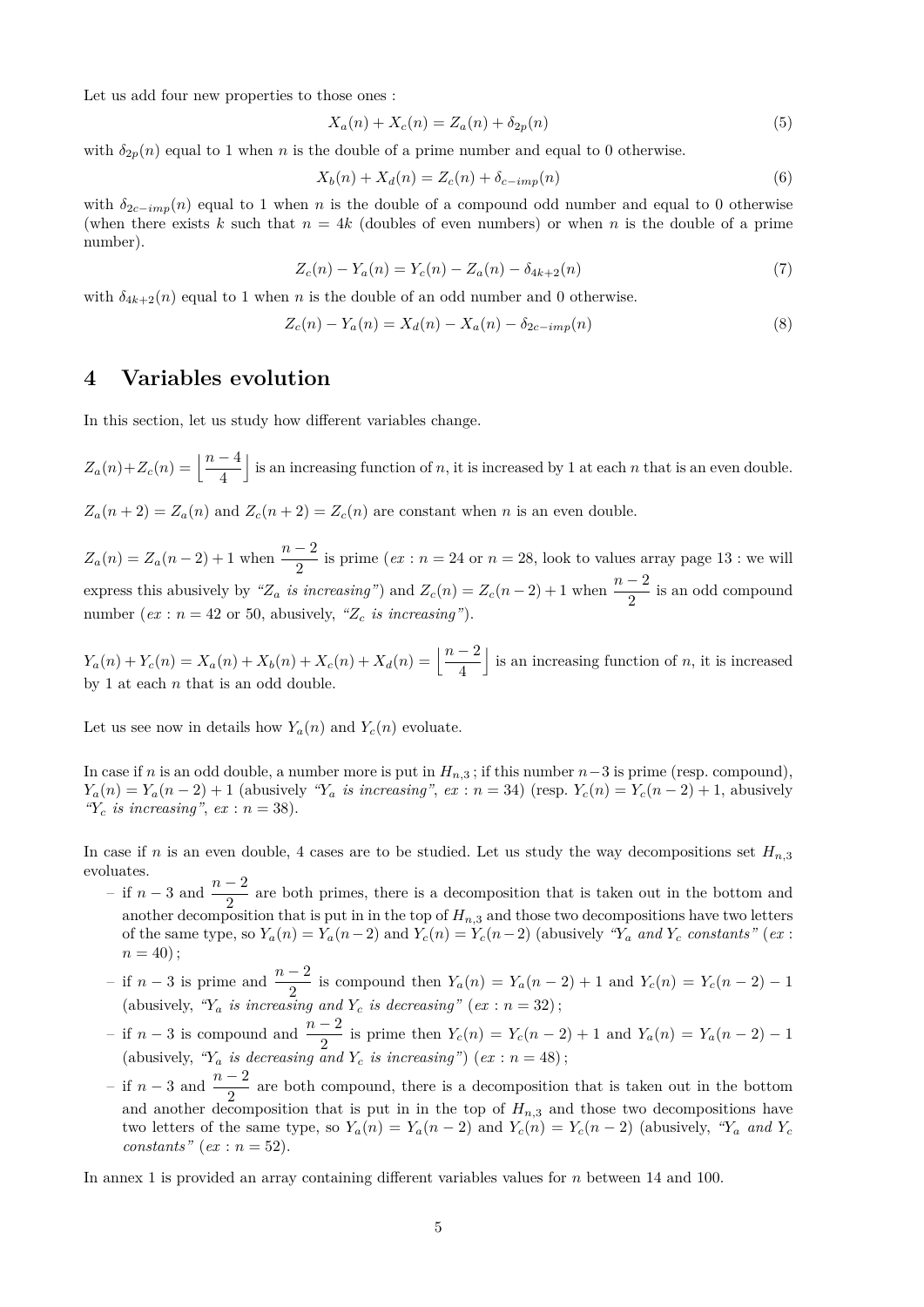### **5 Use gaps between variables**

We are going to show in the following that  $X_a(n)$  can never be equal to 0 for  $n \geq C$ , *C* being a constant to be defined, i.e. to show that each even integer  $n \geq C$  can be written as a sum of two primes, or in other words verifies Goldbach's conjecture.

We saw that at  $\delta_{4k+2}(n)$  and  $\delta_{2c-imp}(n)$  near  $(\delta_{4k+2}(n)$  and/or  $\delta_{2c-imp}(n)$  being equal to 1 in certain cases), we have following equalities :

$$
Z_c(n) - Y_a(n) = Y_c(n) - Z_a(n) - \delta_{4k+2}(n)
$$
\n(7)

$$
Z_c(n) - Y_a(n) = X_d(n) - X_a(n) - \delta_{2c-imp}(n)
$$
\n(8)

We remind that

- *Y<sub>a</sub>*(*n*), counting number of primes that are between  $\frac{n}{2}$  and *n* is equal to  $\pi(n) \pi\left(\frac{n}{2}\right)$ 2  $\big)$  ;
- $Z_a(n)$  counting number of primes lesser than or equal to  $\frac{n}{2}$  is equal to  $\pi\left(\frac{n}{2}\right)$ 2  $\big)$  ;
- $Z_c(n)$  counting number of odd compound numbers lesser than or equal to  $\frac{n}{2}$  is equal to  $\frac{n}{4} \pi \left(\frac{n}{2}\right)$ 2  $\big)$  ;
- $Y_c(n)$  counting number of odd compound numbers that are between  $\frac{n}{2}$  and *n* is equal to *n*  $\frac{n}{4} - \pi(n) + \pi\left(\frac{n}{2}\right)$ 2 .

Rosser and Schoenfeld [1] note provides formula 3.5 of corollary 1 of theorem 2 that  $\pi(x) > \frac{x}{\ln x}$  for every  $x \ge 17$ , and as formula 3.6 of the same corollary of the same theorem that  $\pi(x) < \frac{1,25506x}{\ln x}$  for every  $x > 1$ .

## **5.1**  $Z_c(n) > Z_a(n)$  inequality study

To show that  $Z_c(n) > Z_a(n)$ , one can simply use the fact that  $Z_c(n)$  is increasing "many more times" than  $Z_a(n)$  (each time  $\frac{n-2}{2}$  is an odd compound number for  $Z_c(n)$  and each time  $\frac{n-2}{2}$  is a prime number for  $Z_a(n)$  as it was shown in section 4).

To find from which value of *n*,  $Z_c(n) > Z_a(n)$ , one uses the fact that  $Z_c(n) - Z_a(n)$  gap is equal to *n*  $\frac{n}{4}$  – 2  $\pi\left(\frac{n}{2}\right)$ 2 .

From formula 3.6 of corollary 1 of theorem 2 of [1], we have  $2 \pi \left(\frac{n}{2}\right)$ 2  $\left( \frac{1}{2} \cdot \frac{25506 \, n}{2 \, (ln \, n + ln \, 0.5)} \right)$  for every  $n > 2$ .

We deduce from this  $-2 \pi \left(\frac{n}{2}\right)$ 2  $\left\langle \right\rangle >\frac{-1,25506 \ n}{\sqrt{1-\frac{1}{2}}}\right.$  $\frac{1}{\ln n + \ln 0.5}$  for every  $n > 2$ .

 $Z_c(n) - Z_a(n)$  gap is so minorable by  $\frac{n (ln n + ln 0.5) - 5,02024n}{4 (ln n + ln 0.5)}$ . It is strictly greater than 0 for every  $n \geq 304$  (denominator is greater or equal to 0 for every  $n \geq 2$ , numerator is strictly greater than 0 for every  $n > 2e^{5.02024}$ .

## **5.2**  $Z_a(n) > Y_a(n)$  and  $Y_c(n) > Z_c(n)$  inequalities study

To show that  $Z_a(n) > Y_a(n)$ , one can use once more the analysis of variables evolution provided in section  $4:$  when  $\mathscr{L}_a$  *is increasing*",  $\mathscr{L}_a$  *is constant or is decreasing*"; and when  $\mathscr{L}_a$  *is increasing*" without  $\mathscr{L}_a$ *is also increasing"* (when  $n-3$  is prime and  $\frac{n-2}{2}$  is compound),  $Y_a$  is increased only by 1 although its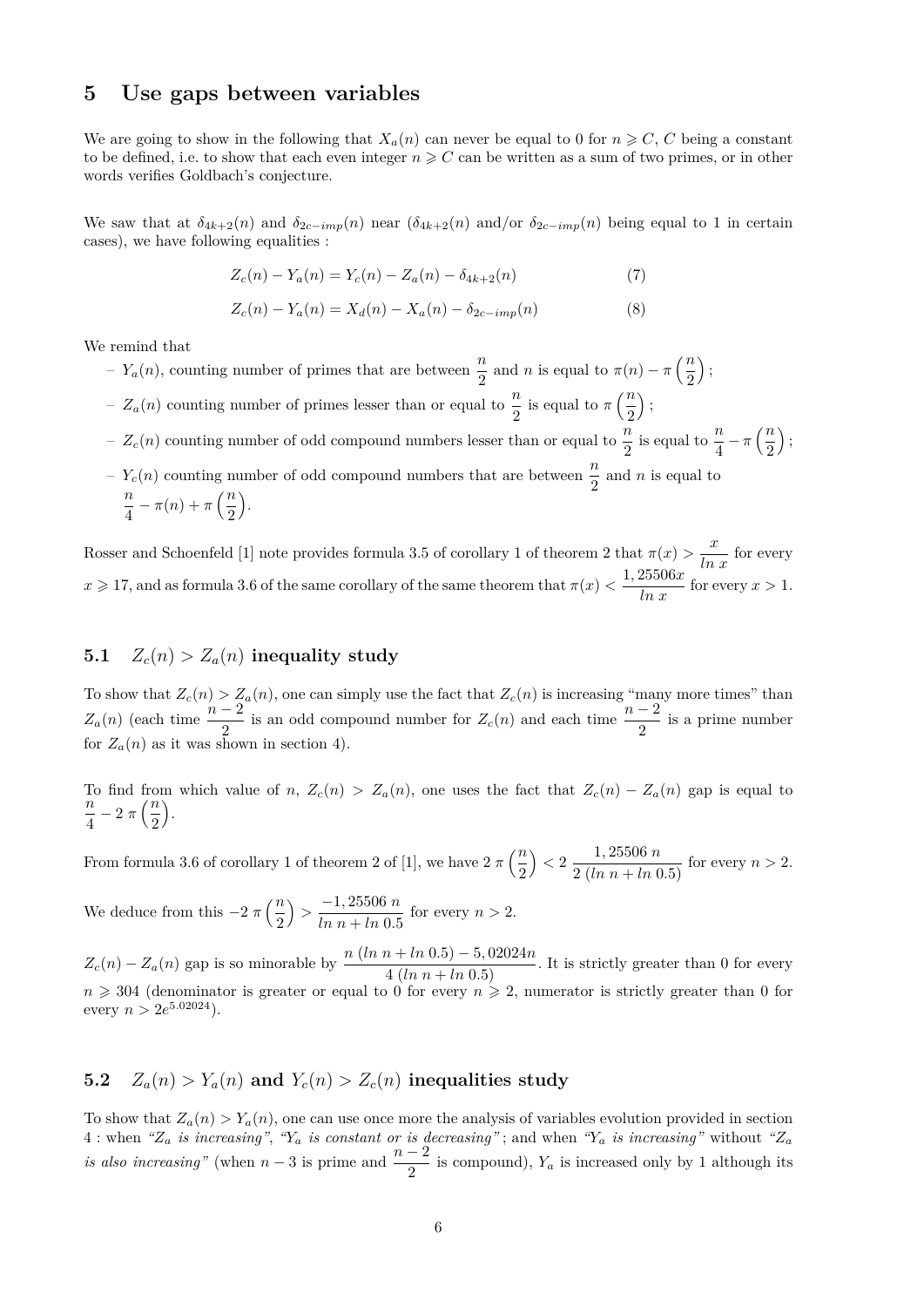gap to  $Z_a$  is very quickly very greater than 1.

To show that  $Y_c(n) > Z_c(n)$ , one can use once more the analysis of variables evolution provided in section 4 :  $Y_c$  is increasing when  $n-3$  is compound while  $Z_c$  is increasing when  $\frac{n-2}{2}$  is compound.  $Z_c$  is an increasing function, there are times when *Y<sup>c</sup>* is decreasing but not so often, and this has as consequence that over a rather small value,  $Z_c$  never catches  $Y_c$  again.

To know precisely from which values of *n* wished inequalities are verified, we use once more gaps values and minorations/majorations provided in [1].

To show that  $Z_a(n) > Y_a(n)$  (resp.  $Y_c(n) > Z_c(n)$ ), we show that the gap

$$
Z_a(n) - Y_a(n) = Y_c(n) - Z_c(n) = 2\pi \left(\frac{n}{2}\right) - \pi(n)
$$

is always strictly greater than 0.

We use formula 3.9 of corollary 1 of theorem 2 of Rosser and Schoenfeld that states that  $\pi(x) - \pi\left(\frac{x}{2}\right)$ 2 *<*  $rac{7x}{5 \ln x}$  for every  $x > 1$ .

We use the fact that  $2\pi \left(\frac{n}{2}\right)$ 2  $-\pi(n) = \left(\pi\left(\frac{n}{2}\right)\right)$ 2  $-\pi(n)+\pi\left(\frac{n}{2}\right)$ 2  $\setminus$ So we have

$$
2\pi \left(\frac{n}{2}\right) - \pi(n) > \frac{-7n}{5 \ln n} + \pi \left(\frac{n}{2}\right)
$$
  
> 
$$
\frac{-7n}{5 \ln n} + \frac{n}{2 \left(\ln n + \ln 0.5\right)}
$$
 (because of formula 3.5 of corollary 1 of theorem 2 in [1])

that is strictly greater than 0

$$
\frac{n(5 \ln n - 14 (ln n + ln 0.5))}{10 ln n(ln n + ln 0.5)} > 0
$$

that is equivalent to

$$
5 \ln n - 14 \left( \ln n + \ln 0.5 \right) > 0
$$

that is always true when  $n \geq 6$ .

## **5.3 Strict order on**  $Y_a(n)$ ,  $Y_c(n)$ ,  $Z_a(n)$  and  $Z_c(n)$  variables

 $Y_a(n), Z_a(n), Z_c(n)$  and  $Y_c(n)$  variables are so strictly ordered in the following way :

$$
Y_a(n) < Z_a(n) < Z_c(n) < Y_c(n)
$$

for every  $n \geqslant 304$ .

A graphical representation of gaps between variables can be found above, that shows their entanglement :



 $Z_c(n) - Y_a(n)$ ,  $Y_c(n) - Z_a(n)$  and  $X_d(n) - X_a(n)$  gaps are strictly greater than 0 and equal to  $\frac{n}{4} - \pi(n)$ .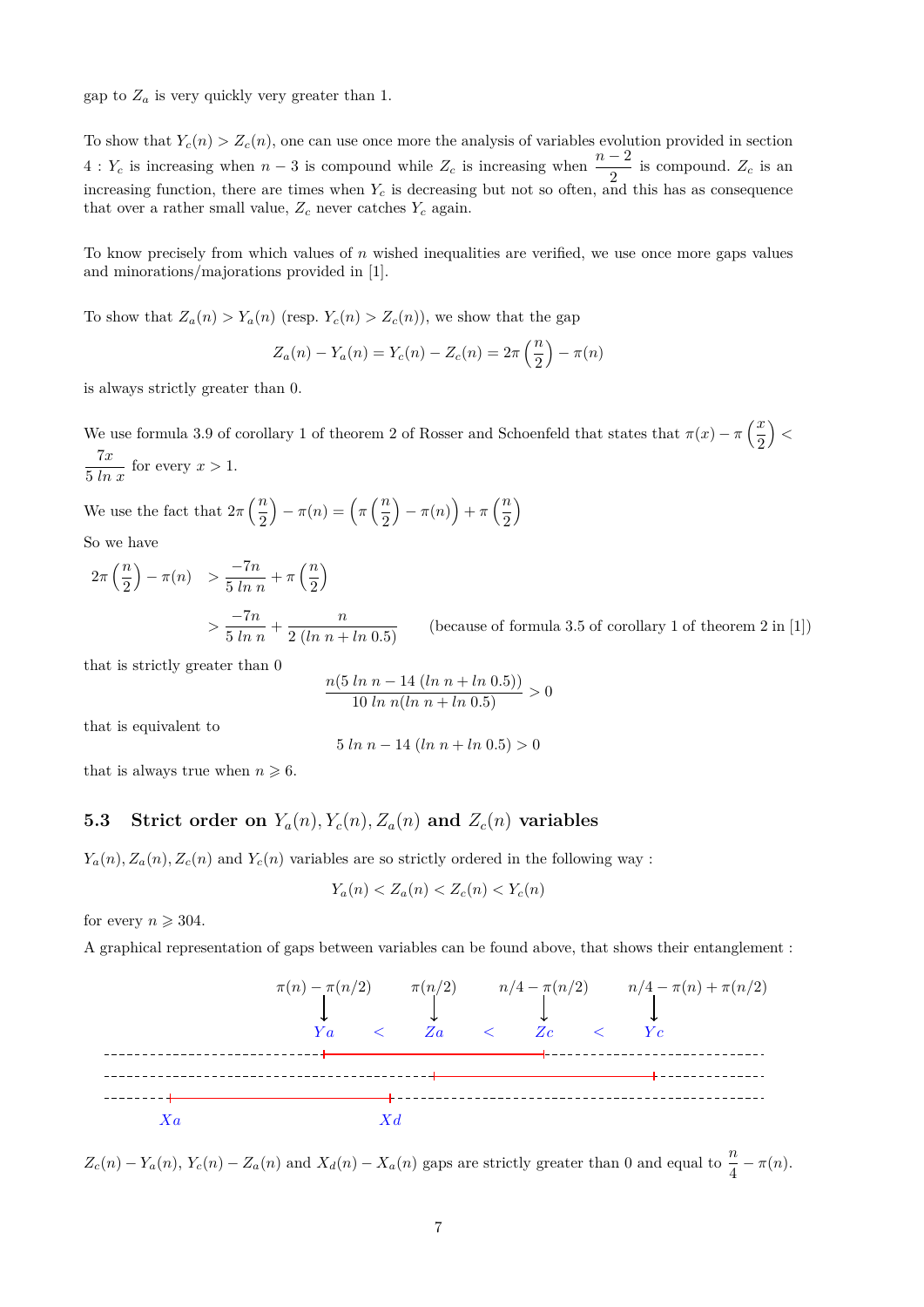### **5.4**  $X_a(n) > 0$  inequality study

To be ensured that  $X_a(n)$  is never equal to 0, one has to minorate  $X_d(n)$  by  $\frac{n}{4} - \pi(n)$ , i.e. the value of  $X_d(n) - X_a(n)$  gap.

But  $X_d(n) = Y_c(n) - X_c(n)$ .

To minorate  $X_d(n)$ , one has to minorate  $Y_c(n)$  and to majorate  $X_c(n)$ .

 $Y_c(n)$  is the number of odd compound numbers that are between  $n/2$  and *n* (associated to 3).

To minorate  $Y_c(n)$ , we use the fact that the number of odd compound numbers that are between  $n/2$  and *n* is equal to  $\frac{n}{4} - \pi(n) + \pi\left(\frac{n}{2}\right)$ 2 .

 $X_c(n)$ , which is the number of *n*'s decompositions of the form  $prime+compound$  is majorable by the total number of odd compound numbers that are between *n/*2 and *n*, that is itself majorable by the number of odd compound numbers that are between *n* and  $\frac{3n}{2}$ .

 $X_c(n)$  is so majorable by  $\frac{n}{4} - \left(\pi \left(\frac{3n}{2}\right)\right)$ 2  $(-\pi(n))$  (the number of odd compound numbers from the interval from *n* to  $\frac{3n}{2}$  $rac{3n}{2}$  is  $rac{n}{4}$  $\frac{n}{4}$ , the number of prime numbers in this interval is  $\pi\left(\frac{3n}{2}\right)$ 2  $-\pi(n)$ , the number of odd compound numbers in this interval is the difference of those two numbers).

 $Y_c(n) - X_c(n)$  is thus always greater than the difference between  $Y_c(n)$ 's minoration and  $X_c(n)$ 's majoration, that will give

$$
Y_c(n) - X_c(n) > \frac{n}{4} - \pi(n) + \pi\left(\frac{n}{2}\right) - \frac{n\left((\ln n + \ln 1.5)(\ln n - 4 \times 1.25506) - 1.25506 \times 6 \times \ln n\right)}{4\left(\ln n + \ln 1.5\right)\ln n}.
$$

 $Y_c(n) - X_c(n) = X_d(n)$  is always greater than  $\frac{n}{4} - \pi(n)$  when  $n > 0$  (we also make this constatation by computing all this by program).

Indeed, 
$$
Y_c(n) - X_c(n) > \frac{n}{4} - \pi(n)
$$
 when  

$$
\pi\left(\frac{n}{2}\right) - \frac{n((\ln n + \ln 1.5)(\ln n - 4 \times 1.25506) - 1.25506 \times 6 \times \ln n)}{4(\ln n + \ln 1.5) \ln n} > 0.
$$

We replace  $\pi\left(\frac{n}{2}\right)$ 2 by its minoration provided by formula 3.5 of corollary 1 of theorem 2 in [1] (that is  $\frac{n}{2(ln n + ln (0.5))}$ , we reduce to same denominator, that is always greater than 0 when  $n \ge 2$  and that we forget, we are looking for condition that ensures that numerator is always strictly greater than 0, numerator that is equal to :

$$
n[(2(ln n + ln 1.5)ln n) - (ln n + ln 0.5)((ln n + ln 1.5)(ln n - 5.02024) - 7.53036 ln n)]
$$

After several computations, we obtain that numerator, with unknown *ln n*, is equal to polynom

$$
-(\ln n)^3 + 14.6755387366(\ln n)^2 - 2.48889541216(\ln n) - 0.26611665186
$$

The biggest root of this polynom is nearly equal to 14*.*502656936497 from which exponential is equal to 1988034.33365. Difference between  $X_d(n)$  and  $X_a(n)$  is thus always greater than  $\frac{n}{4} - \pi(n)$  for every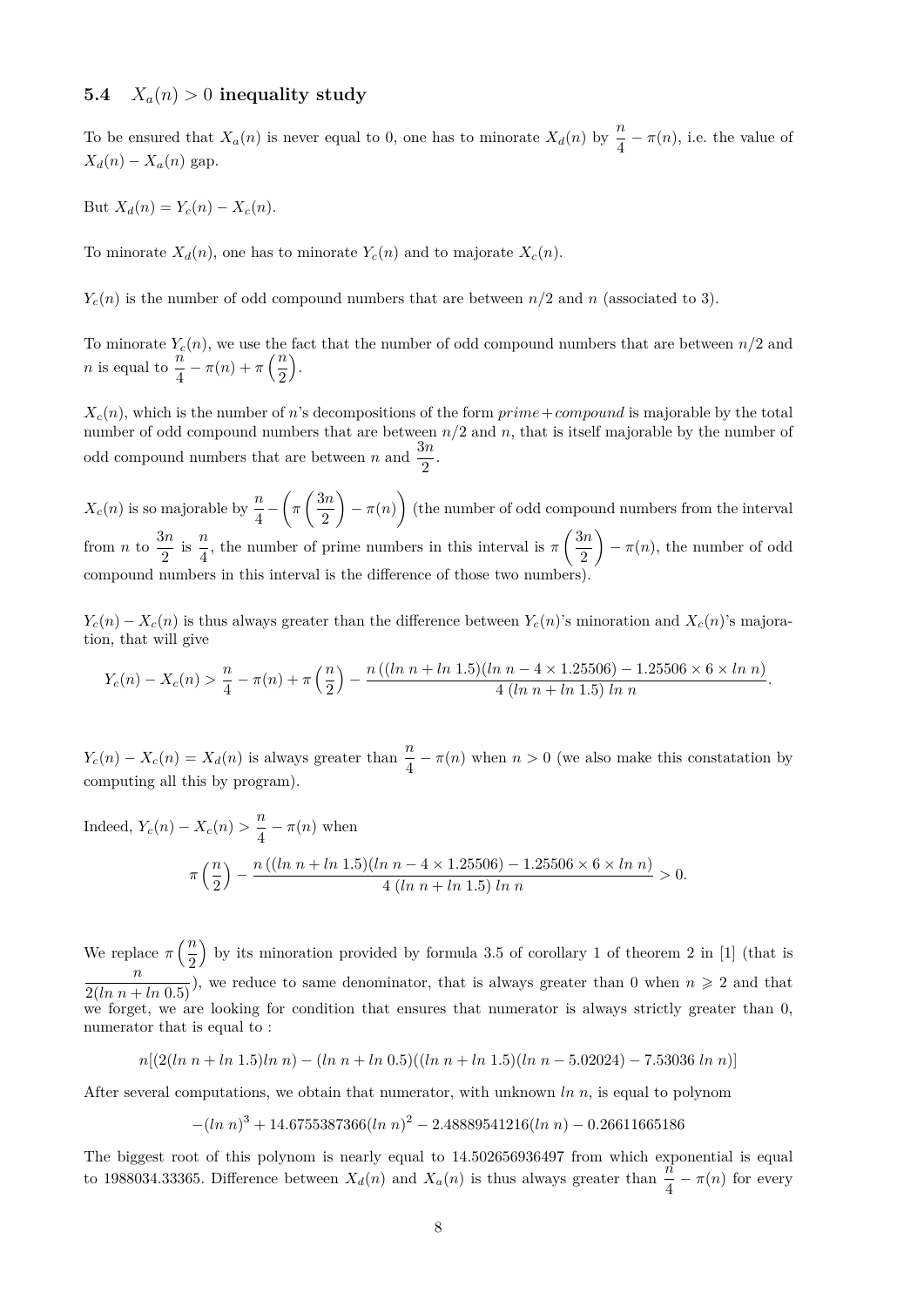*n* > 1988034*.*33365.

We can thus conclude that for every  $n \ge 1988034.33365$  (necessary condition to have  $X_d(n) - X_a(n)$ ) *n*  $\frac{\partial}{\partial t} - \pi(n)$ ,  $X_a(n)$  (number of *n*'s decompositions as a sum of two primes) is strictly greater than 0.

In annex 2 are provided graphic representations of sets bijections for cases  $n = 32, 34, 98$  and 100.

The file *http* : *[//denise.vella.chemla.free.fr/annexes.pdf](http://denise.vella.chemla.free.fr/annexes.pdf)* contains

- an historical recall of a Laisant's note in which he presented yet in 1897 the idea of "strips" of odd numbers to be put in regard and to be colorated to *see* Goldbach decompositions ;
- a program and its execution that implement ideas presented here.

### **6 Demonstrations**

### **6.1 Utilitaries**

Let us demonstrate that if *n* is an odd number double (i.e. of the form  $4k+2$ ), then  $\left\lfloor \frac{n-2}{4} \right\rfloor$  $\Big| = \Big| \frac{n-4}{4}$ 4  $|+1.$ Indeed, the left part of the equality is equal to  $\frac{(4k+2)-2}{4}$ 4  $\Big| = \Big| \frac{4k}{4}$ 4  $= k$ . The right part of the equality is equal to  $\frac{(4k+2)-4}{4}$ 4  $+1 = \frac{4k-2}{4}$ 4  $+1 = (k-1) + 1 = k.$ 

Let us demonstrate that if *n* is an even number double (i.e. of the 4*k*), then  $\left\lfloor \frac{n-2}{4} \right\rfloor$  $\Big| = \Big| \frac{n-4}{4}$ 4 k .  $\frac{4k-2}{k}$ 4  $k-1$  and  $\frac{4k-4}{4}$ 4  $\Big| = k - 1.$ 

We can also express this by the following way : if *n* is an odd number double,  $\left\lfloor \frac{n-2}{4} \right\rfloor$  $\Big| = \frac{n-2}{4}$  $\frac{2}{4}$  = j*n* − 4 4  $\left| + 1 \right.$  although if *n* is an even number double,  $\left| \frac{n-2}{4} \right|$  $\Big| = \frac{n-4}{4}$  $\frac{-4}{4} = \left\lfloor \frac{n-4}{4} \right\rfloor$ 4 k .

### **6.2 5, 6 and 8 properties**

5, 6 and 8 properties follows directly from variables definitions.

### **6.2.1 Property 5**

Property 5 states that  $X_a(n) + X_c(n) = Z_a(n) + \delta_{2p}(n)$  with  $\delta_{2p}(n)$  that is equal to 1 in the case if *n* is a prime number double and that is equal to 0 otherwise.

By definition,  $X_a(n)+X_c(n)$  counts number of *n*'s decompositions of the form  $\text{prime}+x$  with  $\text{prime} \leq n/2$ . But by the fact that  $Z_a(n)$  counts on its side number of decompositions of the form  $3 + prime$  with  $prime < n/2$ , adding  $\delta_{2p}$  to  $Z_a(n)$  permits to ensure the equality's invariance in all cases and in particular when *n* is a prime number double.

#### **6.2.2 Property 6**

Property 6 states that  $X_b(n) + X_d(n) = Z_c(n) + \delta_{2c-imp}$  with  $\delta_{2c-imp}$  that is equal to 1 in the case if *n* is a compound odd number, and is equal to 0 otherwise.

By definition,  $X_b(n) + X_d(n)$  counts the number of decompositions of the form *compound* + *x* with *compound*  $\leq n/2$ . But by the fact that  $Z_c(n)$  counts on its side number of decompositions of the form  $3 + compound$  with *compound* <  $n/2$ , adding  $\delta_{2c-imp}$  to  $Z_c(n)$  permits to ensure the equality's invariance in all cases and in particular when *n* is an odd compound double.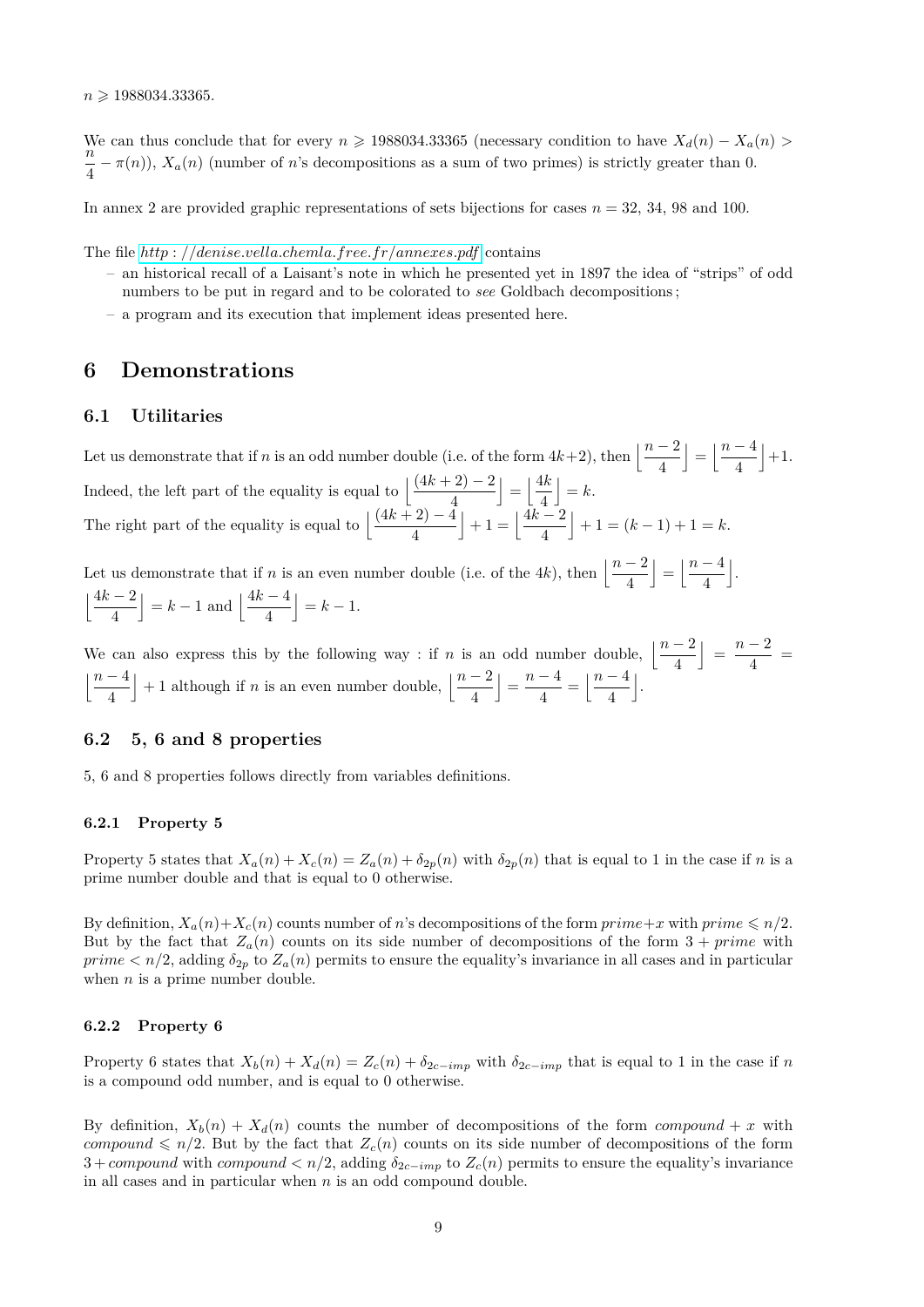#### **6.2.3 Property 8**

Property 8 states that  $Z_c(n) - Y_a(n) = X_d(n) - X_a(n) - \delta_{2c-imp}$  with  $\delta_{2c-imp}$  that is equal to 1 if n is an odd compound double and is equal to 0 otherwise.

By definition,  $Z_c(n)$  counts the number of odd compound numbers strictly lesser than  $n/2$ . It counts also the number of *n*'s decompositions of the form  $compound + x$  with  $compound < n/2$  (let us call *E* this decompositions set).

By definition,  $Y_a(n)$  counts the number of prime numbers strictly greater than  $n/2$ . It counts also the number of *n*'s decompositions of the form  $x + prime$  with  $prime > n/2$  (let us call *F* this decompositions set).

*n*'s decompositions of the form *compound* + *prime* are at the same time in *E* and in *F*. By computing  $Z_c(n) - Y_a(n)$ , we are computing the cardinality of a set that is equal to  $X_d(n) - X_a(n)$  by definition of what  $Y_a(n)$ ,  $Z_c(n)$ ,  $X_d(n)$  and  $X_a(n)$  variables count.

#### **6.2.4 Property 7**

Let us demonstrate that  $Z_c(n) - Y_a(n) = Y_c(n) - Z_a(n) - \delta_{4k+2}$  with  $\delta_{4k+2}$  that is equal to 1 if *n* is an odd double (there exists some  $k \geq 3$  such that  $n = 4k + 2$ ) and is equal to 0 otherwise.

One uses a recurrence reasoning :

i) One initialises recurrences according to the 3 sorts of numbers to be envisaged : even doubles (of the form  $4k$ , like 16), odd doubles (of the form  $4k + 2$ ) that are prime (like 14) or that are compound (like 18).

Property 7 is true for  $n = 14$  because  $Z_c(14) = 0, Y_a(14) = 2, Y_c(14) = 1, Z_a(14) = 2$  and  $\delta_{4k+2}(14) = 1$ and thus  $Z_c(14) - Y_a(14) = Y_c(14) - Z_a(14) - \delta_{4k+2}(14);$ Property 7 is true for  $n = 16$  because  $Z_c(16) = 0, Y_a(16) = 2, Y_c(16) = 1, Z_a(16) = 3$  and  $\delta_{4k+2}(16) = 0$ and thus  $Z_c(16) - Y_a(16) = Y_c(16) - Z_a(16) - \delta_{4k+2}(16)$ ; Property 7 is true for  $n = 18$  because  $Z_c(18) = 0, Y_a(18) = 2, Y_c(18) = 2, Z_a(18) = 3$  and  $\delta_{4k+2}(18) = 1$ and thus  $Z_c(18) - Y_a(18) = Y_c(18) - Z_a(18) - \delta_{4k+2}(18);$ 

ii) We rewrite property in the following form  $Z_a(n) + Z_c(n) + \delta_{4k+2} = Y_a(n) + Y_c(n)$ . Four cases must be considered : two cases in which *n* is an odd double (prime or compound) and  $n + 2$  is an even double and two cases in which  $n$  is an even double and  $n + 2$  is an the double of an odd number (that is prime or compound).

iia) *n* even double and  $n + 2$  prime double (ex :  $n = 56$ ) :

| $\it n$        | $\mathfrak{o}_{2n}$ | $\delta_{2c-imp}$ | $4k+2$ |
|----------------|---------------------|-------------------|--------|
| Ίl             |                     |                   |        |
| $\overline{n}$ |                     |                   |        |

One states the hypothesis that property 7 is verified by *n*,

$$
Z_a(n) + Z_c(n) + \delta_{4k+2}(n) = Y_a(n) + Y_c(n)
$$
\n<sup>(H)</sup>

Let us demonstrate the property is true for  $n + 2$ ,

$$
Z_a(n+2) + Z_c(n+2) + \delta_{4k+2}(n+2) = Y_a(n+2) + Y_c(n+2)
$$
\n(Ccl)

One has  $Z_a(n+2) = Z_a(n)$  and  $Z_c(n+2) = Z_c(n)$ .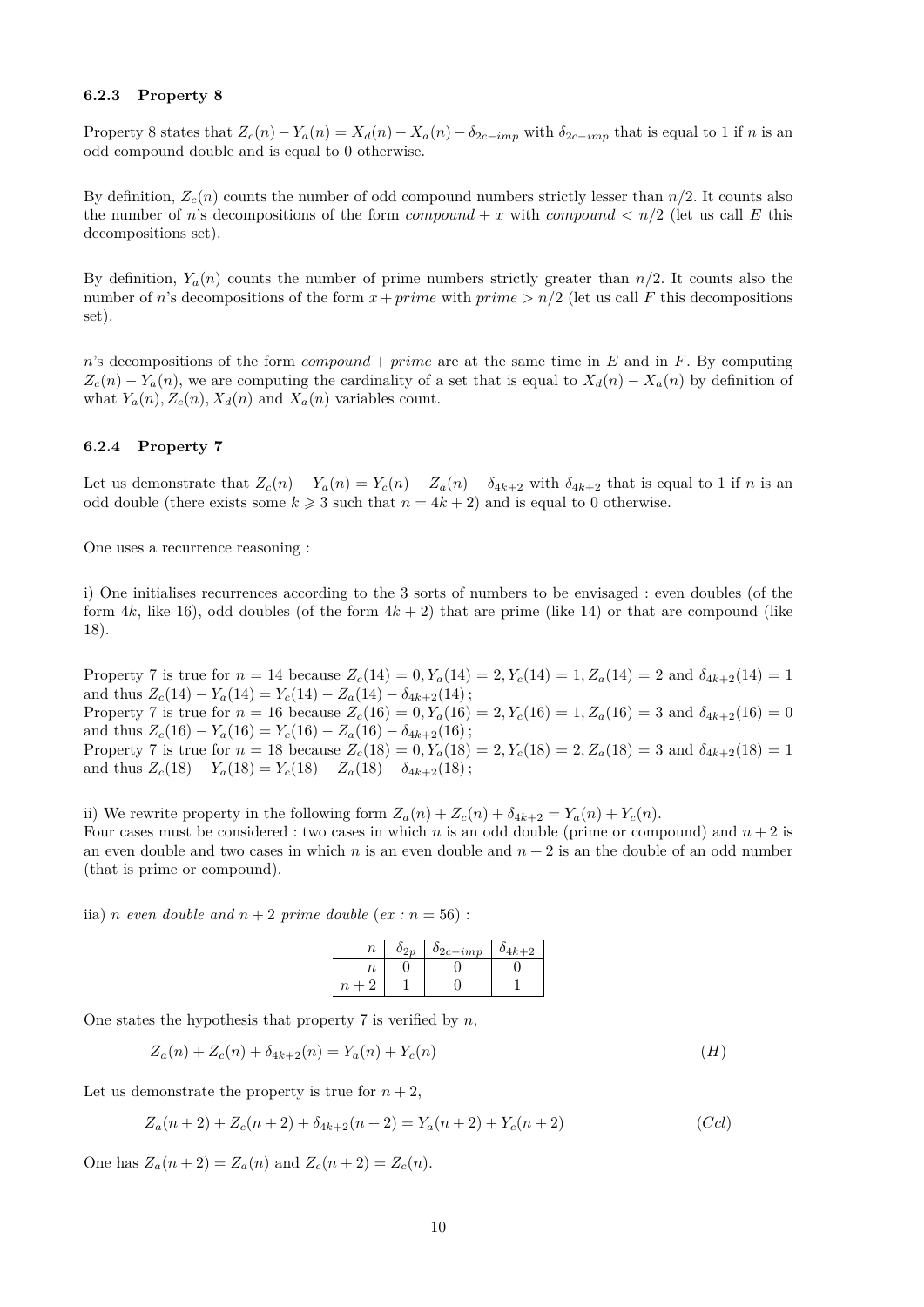Recall property 3 concerning  $Y_a(n)$  and  $Y_c(n)$ :

$$
Y_a(n) + Y_c(n) = \left\lfloor \frac{n-2}{4} \right\rfloor \tag{3}
$$

In  $(Ccl)$ , we can, by recurrence hypothesis and by proprerty (3), replace the left part of the equality by  $Z_a(n) + Z_c(n) + 1$  and than by  $Y_a(n) + Y_c(n) + 1$  (because (H)) and then by  $\left\lfloor \frac{n-2}{4} \right\rfloor$  $+1$  (because (3)) that is equal to  $\left\lfloor \frac{n}{4} \right\rfloor$ k .

But in (*Ccl*), we can also replace the right part of the equality by  $\left\lfloor \frac{n}{4} \right\rfloor$  $\vert$  because of property (3).

There is also, for  $n + 2$ , equality between left and right parts of the equality, i.e. property 7 is verified by  $n+2$ . From the hypothesis that property is verified by *n*, we demonstrated that property is true for  $n+2$ .

iib) *n* even double and  $n + 2$  odd compound double (ex :  $n = 48$ ) :

| $\,n$            | $\delta_{2p}$   $\delta_{2c-imp}$ | $\delta_{4k+2}$ |
|------------------|-----------------------------------|-----------------|
| $\it n$          |                                   |                 |
| $\boldsymbol{n}$ |                                   |                 |

One states the hypothesis that property 7 is verified by *n*,

$$
Z_a(n) + Z_c(n) + \delta_{4k+2}(n) = Y_a(n) + Y_c(n)
$$
\n<sup>(H)</sup>

Let us demonstrate the property is verified by  $n + 2$ ,

$$
Z_a(n+2) + Z_c(n+2) + \delta_{4k+2}(n+2) = Y_a(n+2) + Y_c(n+2)
$$
 (Ccl)

One has  $Z_a(n+2) = Z_a(n)$  and  $Z_c(n+2) = Z_c(n)$ .

And one has also  $Y_a(n+2) = Y_a(n) + 1$  and  $Y_c(n+2) = Y_c(n)$ .

Let us recall property 3 concerning  $Y_a(n)$  and  $Y_c(n)$ :

$$
Y_a(n) + Y_c(n) = \left\lfloor \frac{n-2}{4} \right\rfloor \tag{3}
$$

In (*Ccl*), we can, by recurrence hypothesis and property (3), replace the left part of the equality by  $Z_a(n) + Z_c(n) + 1$  and the by  $Y_a(n) + Y_c(n) + 1$  (by (H)) and then by  $\frac{n-2}{4}$  $+1$  (by (3)) that is equal to  $\left\lfloor \frac{n}{4} \right\rfloor$ k .

But in (*Ccl*), we can also replace the right part of the equality by  $\left\lfloor \frac{n}{4} \right\rfloor$ because of evolutions of  $Y_a(n)$  and *Yc*(*n*).

There is also, for  $n + 2$ , equality between left and right parts of the equality, i.e. property 7 is verified by  $n+2$ . From the hypothesis that property is verified by *n*, we demonstrated that property is verified by  $n+2$ .

iic) *n* prime double and  $n + 2$  even double (ex :  $n = 74$ ) :

| $\boldsymbol{n}$    | $\delta_{2p}$   $\delta_{2c-imp}$ | $0_{4k+2}$ |
|---------------------|-----------------------------------|------------|
| n                   |                                   |            |
| $\boldsymbol{\eta}$ |                                   |            |

One states the hypothesis that property 7 is verified by *n*,

$$
Z_a(n) + Z_c(n) + \delta_{4k+2}(n) = Y_a(n) + Y_c(n)
$$
\n<sup>(H)</sup>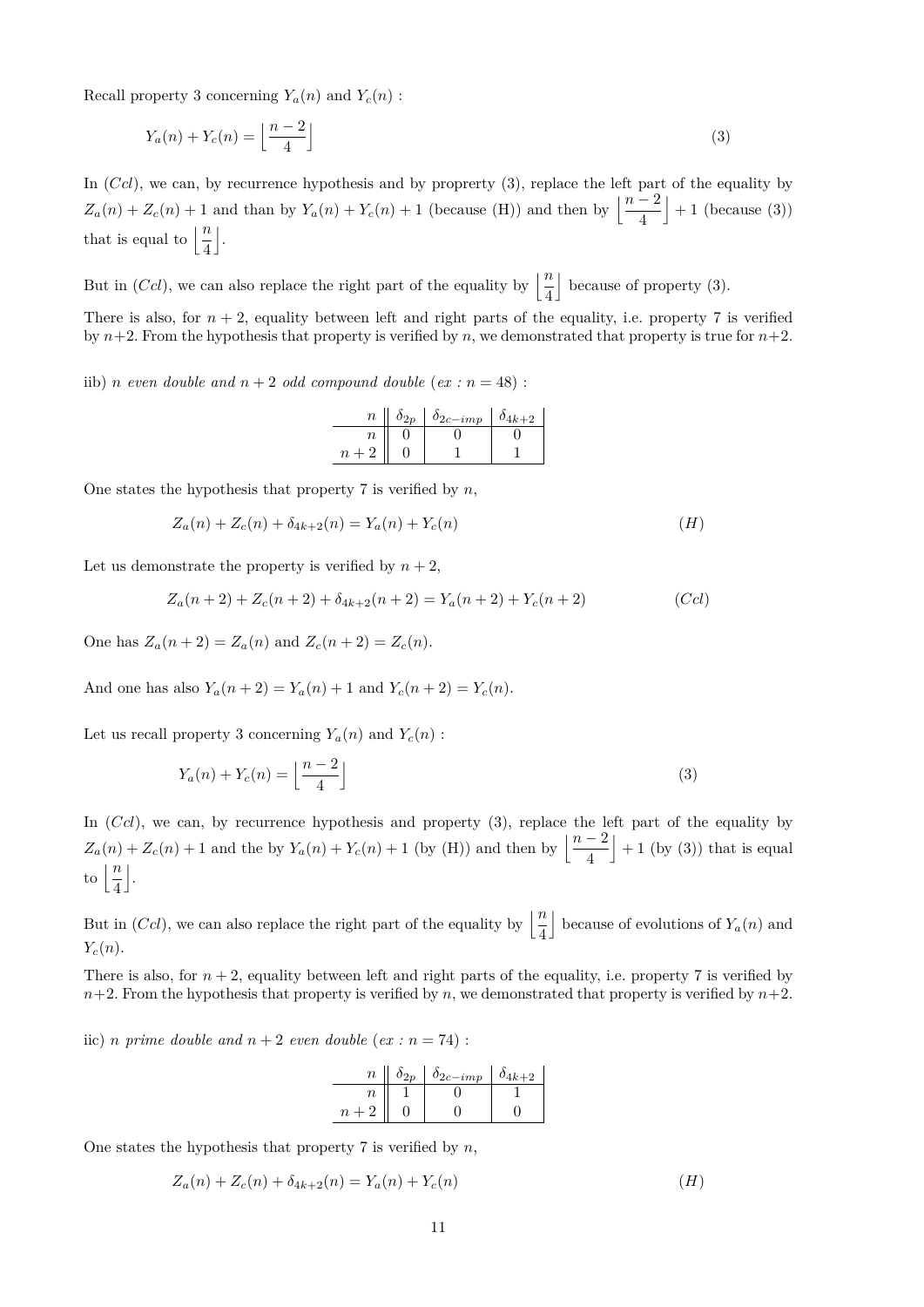Let us demonstrate that property is verified by  $n + 2$ ,

$$
Z_a(n+2) + Z_c(n+2) + \delta_{4k+2}(n+2) = Y_a(n+2) + Y_c(n+2)
$$
 (Ccl)

One has  $Z_a(n+2) = Z_a(n) + 1$  and  $Z_c(n+2) = Z_c(n)$ .

Let us recall property 3 concerning  $Y_a(n)$  and  $Y_c(n)$ :

$$
Y_a(n) + Y_c(n) = \left\lfloor \frac{n-2}{4} \right\rfloor \tag{3}
$$

In  $(Ccl)$ , we can, by recurrence hypothesis and property (3), replace the left part of the equality by  $Z_a(n) + Z_c(n) + 1$  and then by  $Y_a(n) + Y_c(n)$  (because (H)) and then by  $\left\lfloor \frac{n-2}{4} \right\rfloor$  $\vert$  (by (3)) that is equal to  $\left\lfloor \frac{n}{4} \right\rfloor$  $\vert$ .

But in (*Ccl*), one can also replace the right part of the equality by  $\left\lfloor \frac{n}{4} \right\rfloor$  $\vert$  because of property (3).

There is once more, for  $n+2$ , equality between left and right part of the equality, i.e. property 7 is verified by  $n+2$ . From the hypothesis that property is true for *n*, we demonstrated that property is verified by  $n+2$ .

iid) *n odd compound double and*  $n + 2$  *even double* (*ex :*  $n = 70$ ) :

| $\overline{n}$ | $\mathfrak{o}_{2n}$ | $\delta_{2c-imp}$ | $0_{4k+2}$ |
|----------------|---------------------|-------------------|------------|
| $\, n \,$      |                     |                   |            |
|                |                     |                   |            |

We state the hypothesis that property 7 is true for *n*,

$$
Z_a(n) + Z_c(n) + \delta_{4k+2}(n) = Y_a(n) + Y_c(n)
$$
\n<sup>(H)</sup>

Let us demonstrate that it is true for

$$
Z_a(n+2) + Z_c(n+2) + \delta_{4k+2}(n+2) = Y_a(n+2) + Y_c(n+2)
$$
 (Ccl)

One has  $Z_a(n+2) = Z_a(n)$  and  $Z_c(n+2) = Z_c(n) + 1$ .

Let us recall property 3 concerning  $Y_a(n)$  and  $Y_c(n)$ :

$$
Y_a(n) + Y_c(n) = \left\lfloor \frac{n-2}{4} \right\rfloor \tag{3}
$$

In (*Ccl*), we can, by recurrence hypothesis and property (3), replace the left part of the equality by  $Z_a(n) + Z_c(n) + 1$  and then by  $Y_a(n) + Y_c(n)$  (by (H)) and then by  $\left\lfloor \frac{n-2}{4} \right\rfloor$ (by (3)) that is equal to  $\frac{n}{4}$ k .

But in (*Ccl*), one can also replace the right part of the equality by  $\left\lfloor \frac{n}{4} \right\rfloor$  $\vert$  because of property (3).

There is once more, for  $n+2$ , equality between left and right parts of the equality, i.e. property 7 is verified by  $n+2$ . From the hypothesis that property is verified by *n*, we demonstrated property is verified by  $n+2$ .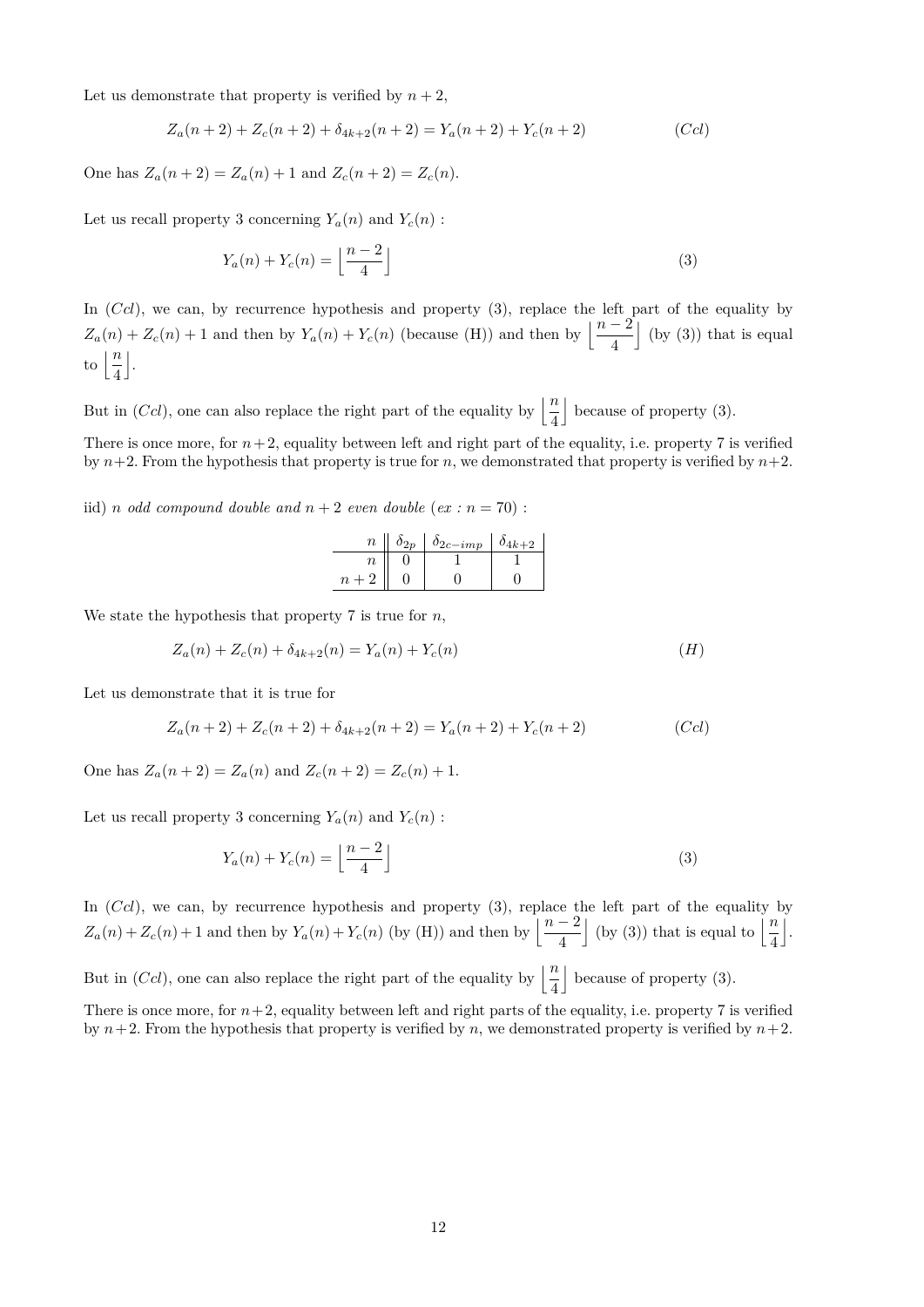**Annex 1 : variables values array for** *n* **between** 14 **and** 100

| $\boldsymbol{n}$ | $X_a(n)$              | $X_b(n)$            | $X_c(n)$                         | $X_d(n)$                 | $Y_a(n)$                   | $Y_c(n)$         | $\overline{n-2}$<br>$\overline{4}$ | $\mathcal{Z}_a(n)$      | $Z_c(n)$                         | $\overline{n-4}$<br>$\overline{4}$ | $\delta_{2p}(n)$                     | $\delta_{2c-imp}(n)$             | $\delta_{4k+2}(n)$               |
|------------------|-----------------------|---------------------|----------------------------------|--------------------------|----------------------------|------------------|------------------------------------|-------------------------|----------------------------------|------------------------------------|--------------------------------------|----------------------------------|----------------------------------|
| $\overline{14}$  | $\overline{2}$        | $\overline{0}$      | $\,1$                            | $\boldsymbol{0}$         | $\overline{2}$             | $\,1$            | $\overline{3}$                     | $\overline{2}$          | $\overline{0}$                   | $\overline{2}$                     | $\mathbf{1}$                         | $\boldsymbol{0}$                 | 1                                |
| $16\,$           | $\,2$                 | $\boldsymbol{0}$    | $\,1$                            | $\boldsymbol{0}$         | $\overline{2}$             | $\,1$            | 3                                  | 3                       | $\boldsymbol{0}$                 | 3                                  | $\boldsymbol{0}$                     | $\boldsymbol{0}$                 | $\boldsymbol{0}$                 |
| $18\,$           | $\sqrt{2}$            | $\boldsymbol{0}$    | $\mathbf 1$                      | $\mathbf{1}$             | $\sqrt{2}$                 | $\sqrt{2}$       | $\overline{4}$                     | 3                       | $\boldsymbol{0}$                 | 3                                  | $\boldsymbol{0}$                     | $\mathbf{1}$                     | $\mathbf{1}$                     |
| $20\,$           | $\overline{2}$        | $\mathbf 1$         | $\,1$                            | $\boldsymbol{0}$         | 3                          | $\,1$            | $\overline{4}$                     | 3                       | $\mathbf{1}$                     | $\overline{4}$                     | $\boldsymbol{0}$                     | $\overline{0}$                   | $\boldsymbol{0}$                 |
| $22\,$           | $\sqrt{3}$            | $\mathbf{1}$        | $\,1$                            | $\boldsymbol{0}$         | $\overline{4}$             | $\,1$            | $\overline{5}$                     | 3                       | $\mathbf{1}$                     | $\overline{4}$                     | $\,1$                                | 0                                | $\mathbf{1}$                     |
| $24\,$           | $\boldsymbol{3}$      | $\boldsymbol{0}$    | $\,1$                            | $\mathbf 1$              | 3                          | $\,2$            | $\overline{5}$                     | $\overline{\mathbf{4}}$ | $\mathbf{1}$                     | $\overline{5}$                     | $\boldsymbol{0}$                     | $\boldsymbol{0}$                 | $\boldsymbol{0}$                 |
| $26\,$           | $\boldsymbol{3}$      | $\mathbf{1}$        | $\overline{2}$                   | $\boldsymbol{0}$         | $\overline{\mathbf{4}}$    | $\sqrt{2}$       | $\boldsymbol{6}$                   | $\overline{4}$          | $\mathbf{1}$                     | $\overline{5}$                     | $\,1$                                | $\boldsymbol{0}$                 | $\mathbf{1}$                     |
| $28\,$           | $\sqrt{2}$            | $\mathbf{1}$        | 3                                | $\boldsymbol{0}$         | 3                          | 3                | $\boldsymbol{6}$                   | $\overline{5}$          | $\mathbf{1}$                     | $\boldsymbol{6}$                   | $\boldsymbol{0}$                     | $\boldsymbol{0}$                 | $\boldsymbol{0}$                 |
| $30\,$           | $\sqrt{3}$            | $\boldsymbol{0}$    | $\overline{2}$                   | $\,2$                    | 3                          | $\sqrt{4}$       | $\overline{7}$                     | $\overline{5}$          | $\mathbf{1}$                     | $\;6\;$                            | $\boldsymbol{0}$                     | $\mathbf 1$                      | $\mathbf{1}$                     |
| 32               | $\,2$                 | $\overline{2}$      | 3                                | $\boldsymbol{0}$         | $\overline{4}$             | 3                | $\overline{7}$                     | $\overline{5}$          | $\overline{2}$                   | $\overline{7}$                     | $\boldsymbol{0}$                     | $\boldsymbol{0}$                 | $\boldsymbol{0}$                 |
| 34               | $\overline{4}$        | $\mathbf{1}$        | $\overline{2}$                   | $\mathbf 1$              | 5                          | 3                | 8                                  | $\overline{5}$          | $\boldsymbol{2}$                 | $\overline{7}$                     | $\,1$                                | $\boldsymbol{0}$                 | $\mathbf{1}$                     |
| 36               | $\overline{4}$        | $\boldsymbol{0}$    | $\overline{c}$                   | $\sqrt{2}$               | $\overline{\mathbf{4}}$    | $\overline{4}$   | 8                                  | $\,6$                   | $\boldsymbol{2}$                 | 8                                  | $\boldsymbol{0}$                     | $\boldsymbol{0}$                 | $\boldsymbol{0}$                 |
| 38               | $\,2$                 | $\overline{2}$      | $\overline{5}$                   | $\boldsymbol{0}$         | $\overline{\mathbf{4}}$    | $\overline{5}$   | $\boldsymbol{9}$                   | $\,6$                   | $\boldsymbol{2}$                 | 8                                  | $\,1$                                | $\boldsymbol{0}$                 | $\mathbf{1}$                     |
| $40\,$           | $\boldsymbol{3}$      | $\mathbf{1}$        | $\overline{4}$                   | $\mathbf 1$              | $\overline{\mathbf{4}}$    | $\bf 5$          | $\boldsymbol{9}$                   | $\overline{7}$          | $\boldsymbol{2}$                 | 9                                  | $\boldsymbol{0}$                     | $\boldsymbol{0}$                 | $\boldsymbol{0}$                 |
| $42\,$           | $\overline{4}$        | $\boldsymbol{0}$    | 3                                | $\sqrt{3}$               | $\overline{4}$             | $\,6$            | $10\,$                             | $\overline{7}$          | $\boldsymbol{2}$                 | $\boldsymbol{9}$                   | $\boldsymbol{0}$                     | $\mathbf{1}$                     | $\mathbf{1}$                     |
| $44\,$           | $\sqrt{3}$            | $\overline{2}$      | $\overline{4}$                   | $\mathbf 1$              | 5                          | $\bf 5$          | $10\,$                             | $\overline{7}$          | $\sqrt{3}$                       | 10                                 | $\boldsymbol{0}$                     | $\boldsymbol{0}$                 | $\boldsymbol{0}$                 |
| $46\,$           | $\overline{4}$        | $\overline{2}$      | $\overline{4}$                   | $\mathbf 1$              | $\,6$                      | $\overline{5}$   | 11                                 | $\overline{7}$          | $\sqrt{3}$                       | $10\,$                             | $\,1$                                | $\boldsymbol{0}$                 | $\mathbf{1}$                     |
| $48\,$           | $\bf 5$               | $\boldsymbol{0}$    | 3                                | $\sqrt{3}$<br>$\sqrt{2}$ | 5                          | $\,6$            | 11                                 | $8\,$                   | 3                                | $11\,$                             | $\boldsymbol{0}$                     | $\boldsymbol{0}$                 | $\boldsymbol{0}$<br>$\mathbf{1}$ |
| $50\,$<br>$52\,$ | $\overline{4}$        | $\overline{2}$<br>3 | $\overline{4}$<br>$\overline{5}$ | $\mathbf{1}$             | $\,$ 6 $\,$<br>$\,$ 6 $\,$ | $\,6$<br>$\,6$   | $12\,$<br>$12\,$                   | $8\,$<br>8              | 3                                | $11\,$<br>$12\,$                   | $\boldsymbol{0}$                     | $\mathbf{1}$<br>$\boldsymbol{0}$ | $\boldsymbol{0}$                 |
| $54\,$           | $\sqrt{3}$<br>$\bf 5$ | $\mathbf{1}$        | 3                                | 4                        | $\,6$                      | 7                | $13\,$                             | $8\,$                   | $\overline{4}$<br>$\overline{4}$ | $12\,$                             | $\boldsymbol{0}$<br>$\boldsymbol{0}$ | $\mathbf 1$                      | $\mathbf{1}$                     |
| $56\,$           | $\boldsymbol{3}$      | $\overline{4}$      | 5                                | $\mathbf 1$              | 7                          | $\,6$            | $13\,$                             | $8\,$                   | $\overline{5}$                   | $13\,$                             | $\boldsymbol{0}$                     | $\boldsymbol{0}$                 | $\boldsymbol{0}$                 |
| $58\,$           | $\overline{4}$        | 3                   | $\overline{5}$                   | $\sqrt{2}$               | $\overline{7}$             | $\!\!7$          | $14\,$                             | $8\,$                   | $\overline{5}$                   | $13\,$                             | $\mathbf{1}$                         | $\boldsymbol{0}$                 | $\mathbf{1}$                     |
| $60\,$           | $\;6\;$               | $\boldsymbol{0}$    | 3                                | $\bf 5$                  | $\,$ 6 $\,$                | 8                | $14\,$                             | $\boldsymbol{9}$        | $\overline{5}$                   | $14\,$                             | $\boldsymbol{0}$                     | $\boldsymbol{0}$                 | $\boldsymbol{0}$                 |
| $62\,$           | $\sqrt{3}$            | 4                   | $\overline{7}$                   | $\mathbf 1$              | 7                          | 8                | $15\,$                             | $\boldsymbol{9}$        | $\overline{5}$                   | $14\,$                             | $\mathbf{1}$                         | $\boldsymbol{0}$                 | $\mathbf{1}$                     |
| $64\,$           | $\bf 5$               | $\overline{2}$      | 5                                | $\boldsymbol{3}$         | $\overline{7}$             | 8                | $15\,$                             | 10                      | $\overline{5}$                   | $15\,$                             | $\boldsymbol{0}$                     | 0                                | $\boldsymbol{0}$                 |
| 66               | $\;6\;$               | $\mathbf{1}$        | $\overline{4}$                   | $\bf 5$                  | $\overline{7}$             | $\boldsymbol{9}$ | $16\,$                             | 10                      | $\overline{5}$                   | 15                                 | $\boldsymbol{0}$                     | 1                                | $\mathbf{1}$                     |
| $68\,$           | $\overline{2}$        | $\overline{5}$      | 8                                | $\mathbf 1$              | 7                          | $\boldsymbol{9}$ | $16\,$                             | 10                      | $\boldsymbol{6}$                 | $16\,$                             | $\boldsymbol{0}$                     | $\boldsymbol{0}$                 | $\boldsymbol{0}$                 |
| $70\,$           | $\bf 5$               | 3                   | 5                                | 4                        | 8                          | $\boldsymbol{9}$ | 17                                 | 10                      | $\boldsymbol{6}$                 | $16\,$                             | $\boldsymbol{0}$                     | 1                                | $\mathbf{1}$                     |
| $72\,$           | $\;6\;$               | $\overline{2}$      | $\overline{4}$                   | $\bf 5$                  | 8                          | $\boldsymbol{9}$ | 17                                 | 10                      | $\overline{7}$                   | 17                                 | $\boldsymbol{0}$                     | $\boldsymbol{0}$                 | $\boldsymbol{0}$                 |
| $74\,$           | $\bf 5$               | 4                   | $\,6$                            | $\boldsymbol{3}$         | $\boldsymbol{9}$           | $\boldsymbol{9}$ | $18\,$                             | 10                      | $\overline{7}$                   | 17                                 | $\mathbf{1}$                         | $\overline{0}$                   | $\mathbf{1}$                     |
| $76\,$           | $\bf 5$               | 4                   | $\,6$                            | $\boldsymbol{3}$         | $\boldsymbol{9}$           | $\boldsymbol{9}$ | 18                                 | 11                      | $\overline{7}$                   | 18                                 | $\boldsymbol{0}$                     | $\overline{0}$                   | $\boldsymbol{0}$                 |
| $78\,$           | $\overline{7}$        | $\overline{2}$      | $\overline{4}$                   | $\;6\;$                  | $\boldsymbol{9}$           | 10               | 19                                 | 11                      | $\overline{7}$                   | 18                                 | $\boldsymbol{0}$                     | 1                                | 1                                |
| $80\,$           | $\overline{4}$        | $\overline{5}$      | $\overline{7}$                   | $\sqrt{3}$               | $\boldsymbol{9}$           | $10\,$           | 19                                 | 11                      | 8                                | $19\,$                             | $\boldsymbol{0}$                     | $\boldsymbol{0}$                 | $\boldsymbol{0}$                 |
| $82\,$           | $\bf 5$               | $\overline{5}$      | $\overline{7}$                   | $\sqrt{3}$               | $10\,$                     | $10\,$           | $20\,$                             | $11\,$                  | $\,$ $\,$                        | $19\,$                             | $\mathbf{1}$                         | 0                                | 1                                |
| $84\,$           | 8                     | $\,1$               | $\overline{4}$                   | $\overline{7}$           | $\boldsymbol{9}$           | $11\,$           | $20\,$                             | 12                      | 8                                | $20\,$                             | $\boldsymbol{0}$                     | $\Omega$                         | $\Omega$                         |
| 86               | $\bf 5$               | $\overline{5}$      | 8                                | $\,3$                    | 10                         | 11               | $21\,$                             | 12                      | $\,8\,$                          | $20\,$                             | $\mathbf{1}$                         | 0                                | $\mathbf 1$                      |
| $88\,$           | $\overline{4}$        | 5                   | 9                                | $\sqrt{3}$               | $\boldsymbol{9}$           | $12\,$           | $21\,$                             | $13\,$                  | $8\,$                            | $21\,$                             | $\boldsymbol{0}$                     | $\boldsymbol{0}$                 | $\boldsymbol{0}$                 |
| 90               | $\boldsymbol{9}$      | 0                   | $\overline{\mathbf{4}}$          | $\boldsymbol{9}$         | $\boldsymbol{9}$           | 13               | $22\,$                             | $13\,$                  | 8                                | $21\,$                             | $\boldsymbol{0}$                     | $\mathbf 1$                      | 1                                |
| 92               | $\overline{4}$        | 6                   | $\boldsymbol{9}$                 | $\sqrt{3}$               | 10                         | 12               | $22\,$                             | $13\,$                  | $\boldsymbol{9}$                 | $22\,$                             | $\boldsymbol{0}$                     | $\boldsymbol{0}$                 | $\boldsymbol{0}$                 |
| 94               | $\bf 5$               | 5                   | $\boldsymbol{9}$                 | 4                        | 10                         | 13               | $23\,$                             | $13\,$                  | $\boldsymbol{9}$                 | $22\,$                             | $\mathbf{1}$                         | 0                                | 1                                |
| 96               | $\!\!7$               | $\overline{2}$      | 7                                | 7                        | $\boldsymbol{9}$           | 14               | $23\,$                             | 14                      | $\boldsymbol{9}$                 | $23\,$                             | $\boldsymbol{0}$                     | $\boldsymbol{0}$                 | $\boldsymbol{0}$                 |
| $98\,$           | $\sqrt{3}$            | 6                   | 11                               | $\overline{4}$           | $\boldsymbol{9}$           | 15               | $24\,$                             | 14                      | $\boldsymbol{9}$                 | $23\,$                             | $\boldsymbol{0}$                     | $\mathbf{1}$                     | $\mathbf 1$                      |
| $100\,$          | $\,6\,$               | $\overline{4}$      | 8                                | $\,6$                    | $10\,$                     | $14\,$           | $24\,$                             | $14\,$                  | $10\,$                           | $24\,$                             | $\boldsymbol{0}$                     | $\boldsymbol{0}$                 | $\boldsymbol{0}$                 |

| $\it n$    | $\mathbf{v}$<br>(n) | $X_b(n)$ | $\mathbf{v}$<br>$X_c(n)$ | $X_d(n)$   | $V_a(n)$ | $Y_c(n)$  | $n -$<br>▵ | 7<br>$\mathcal{L}_a(n)$ | $Z_c(n)$   | $\, n$    | $\mathfrak{o}_{2p}$ | $o_{2c-imp}$ | $04k+2$ |
|------------|---------------------|----------|--------------------------|------------|----------|-----------|------------|-------------------------|------------|-----------|---------------------|--------------|---------|
| 999 998    | 206                 | 32 754   | 37 331                   | 175 708    | 36 960   | 213 039   | 249 999    | 537<br>41               | 208 461    | 249 998   |                     |              |         |
| 000 000    | 5 402               | 31 558   | 36 135                   | 176 904    | 36 960   | 213 039   | 249 999    | 537<br>41               | 208 462    | 249 999   |                     |              |         |
|            | 28 983              | 287 084  | 319 529                  | 864 403    | 316 067  | 2 183 932 | 499 999    | 348 511                 | 487<br>15. | 2 499 998 |                     |              |         |
| 10 000 000 | 38 807              | 277 259  | 309 705                  | 874<br>228 | 316 066  | 2 183 933 | 499 999    | 348 512                 | 151<br>487 | 2 499 999 |                     |              |         |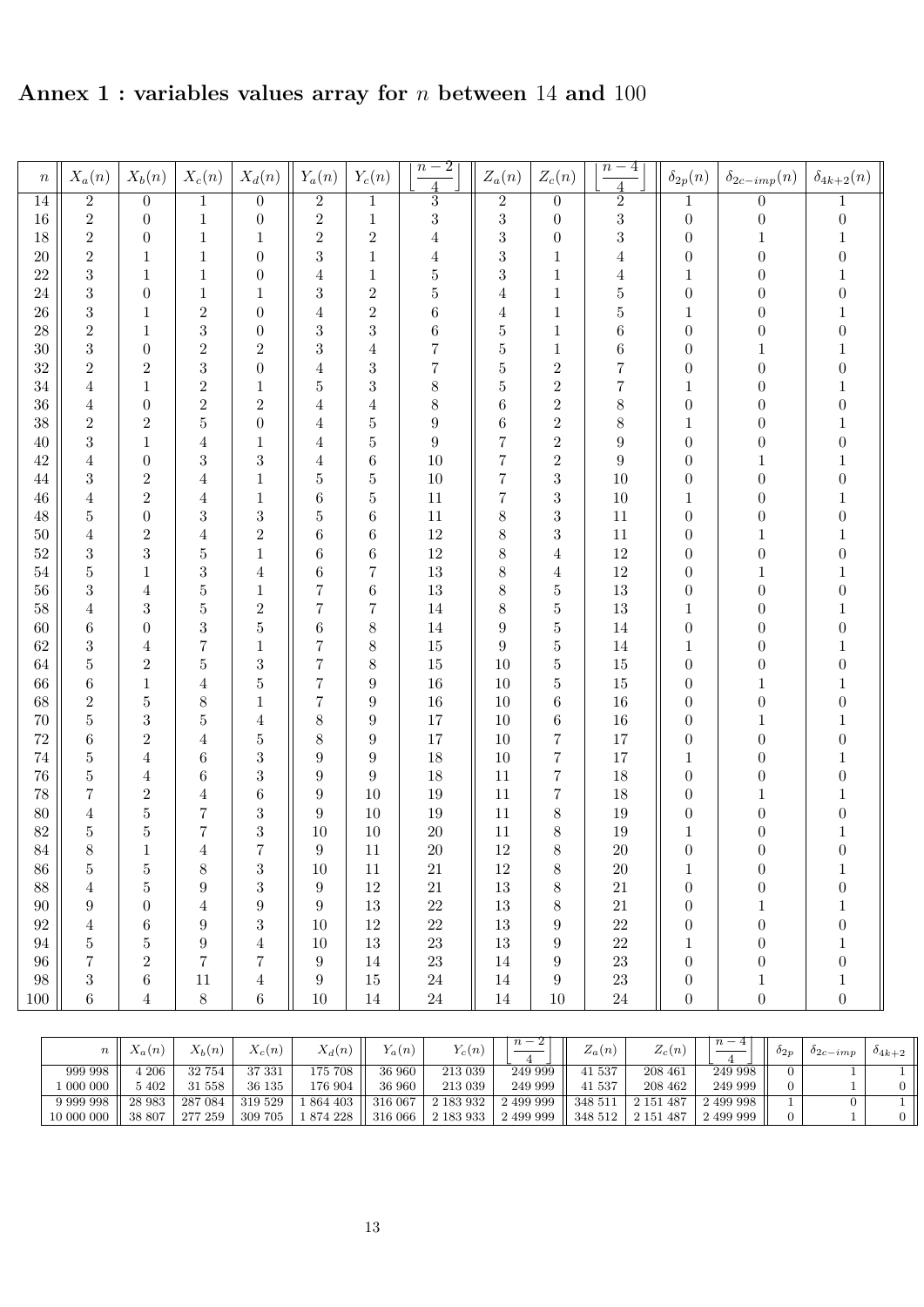# **Annex 2 : sets bijections**

- Case 
$$
n = 32
$$



$$
Y_c = X_c + X_d = 3
$$

$$
Y_a + Y_c = \left| \frac{n-2}{4} \right| = 7
$$

$$
\begin{bmatrix} 4 & 1 \end{bmatrix}
$$

**- Case** *n* = 34

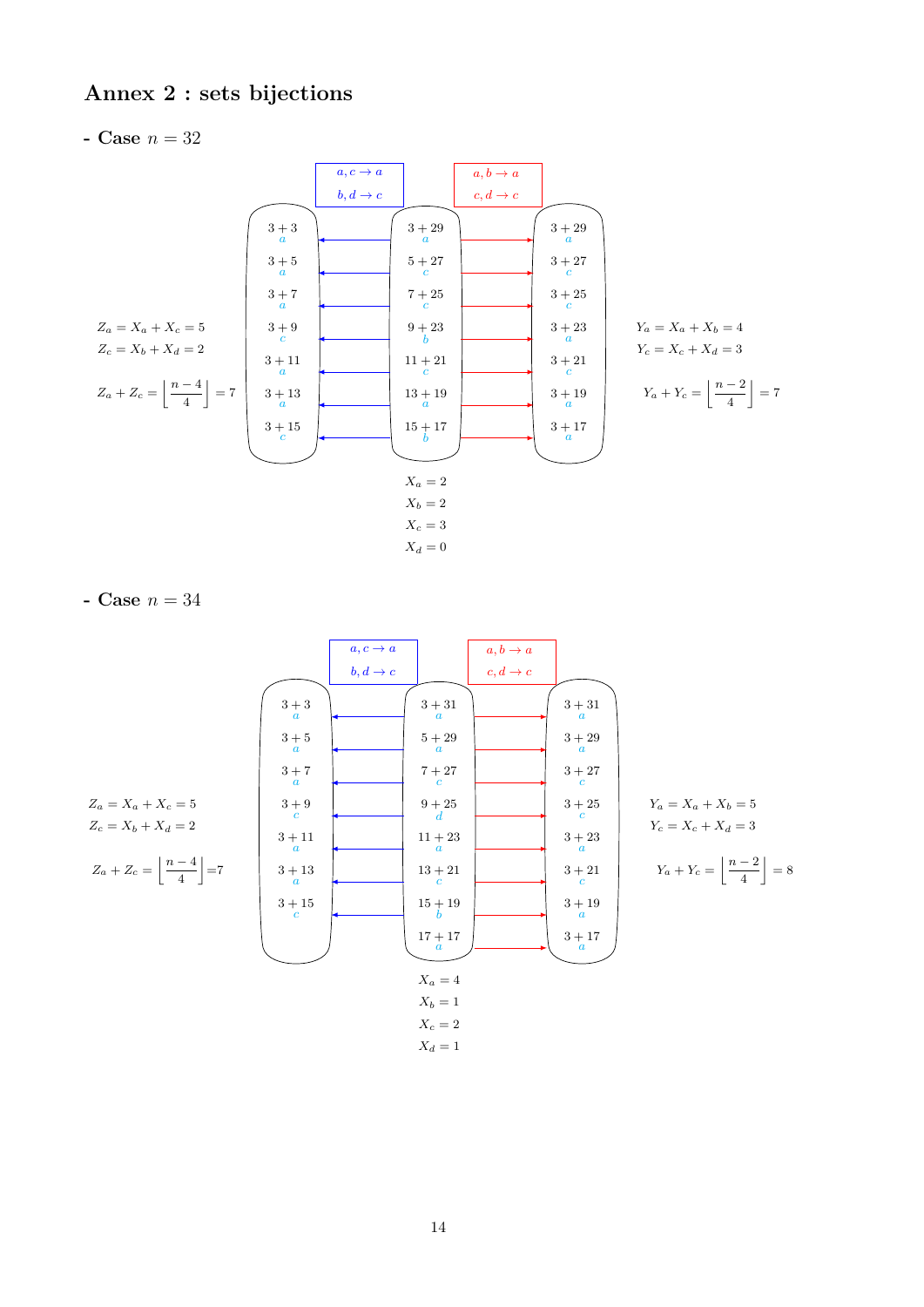**- Case**  $n = 98$ 



**- Case**  $n = 100$